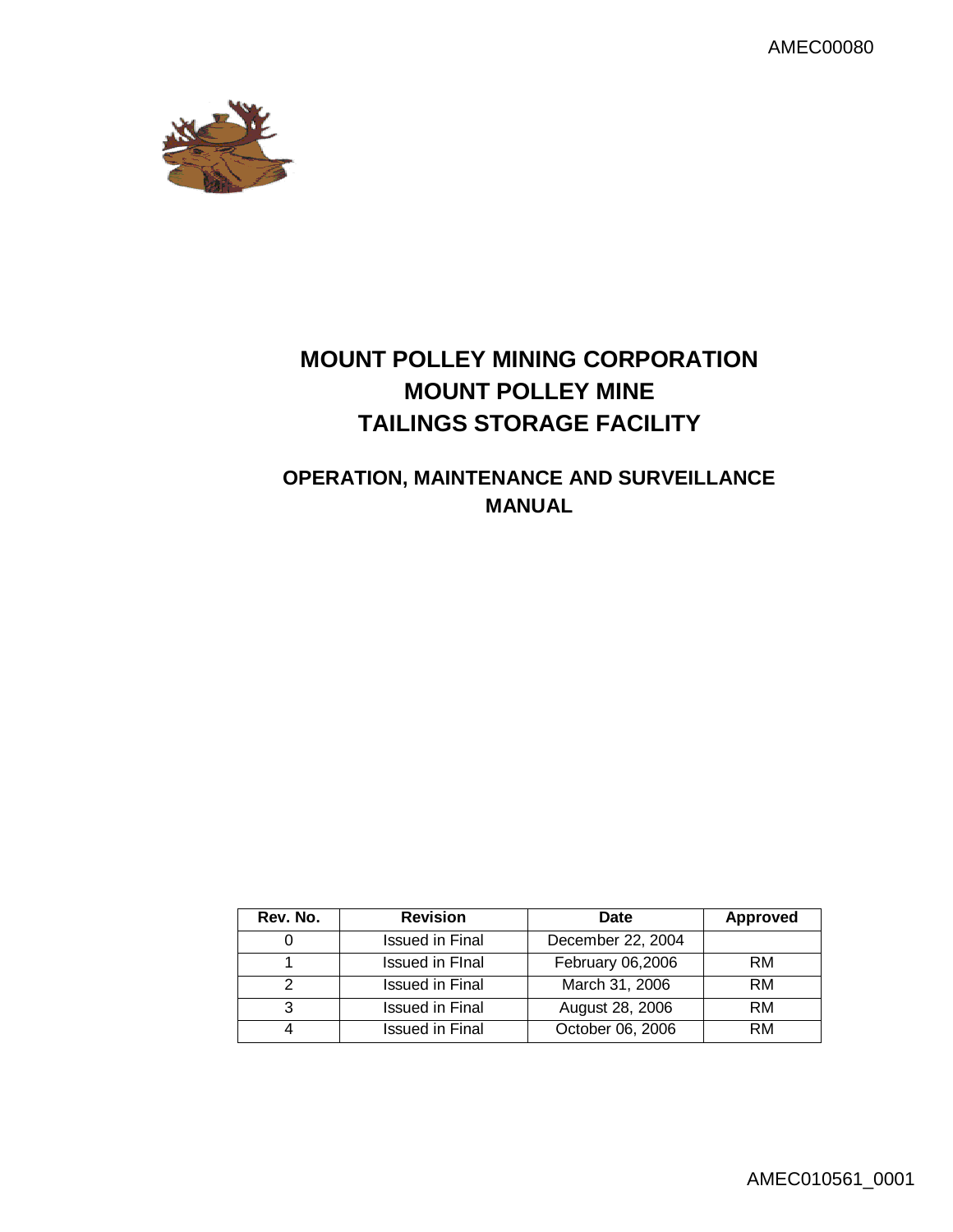## **MOUNT POLLEY MINING CORPORATION MOUNT POLLEY MINE TAILINGS STORAGE FACILITY**

## OPERATION, MAINTENANCE AND SURVEILLANCE MANUAL (REF. NO. VA101-00001/9-1)

#### **TABLE OF CONTENTS**

#### **PAGE**

| 1.1 |       |  |  |
|-----|-------|--|--|
| 12  |       |  |  |
| 1.3 |       |  |  |
| 1.4 |       |  |  |
| 1.5 |       |  |  |
| 1.6 |       |  |  |
| 1.7 |       |  |  |
|     |       |  |  |
| 2.1 |       |  |  |
| 2.2 |       |  |  |
| 2.3 |       |  |  |
|     | 2.3.1 |  |  |
|     | 2.3.2 |  |  |
| 2.4 |       |  |  |
| 2.5 |       |  |  |
| 2.6 |       |  |  |
|     |       |  |  |
| 3.1 |       |  |  |
| 3.2 |       |  |  |
| 3.3 |       |  |  |
|     | 3.3.1 |  |  |
|     | 3.3.2 |  |  |
| 3.4 |       |  |  |
|     | 3.4.1 |  |  |
|     | 3.4.2 |  |  |
| 3.5 |       |  |  |
|     | 3.5.1 |  |  |
|     | 3.5.2 |  |  |
| 3.6 |       |  |  |
|     | 3.6.1 |  |  |
|     | 3.6.2 |  |  |
| 3.7 |       |  |  |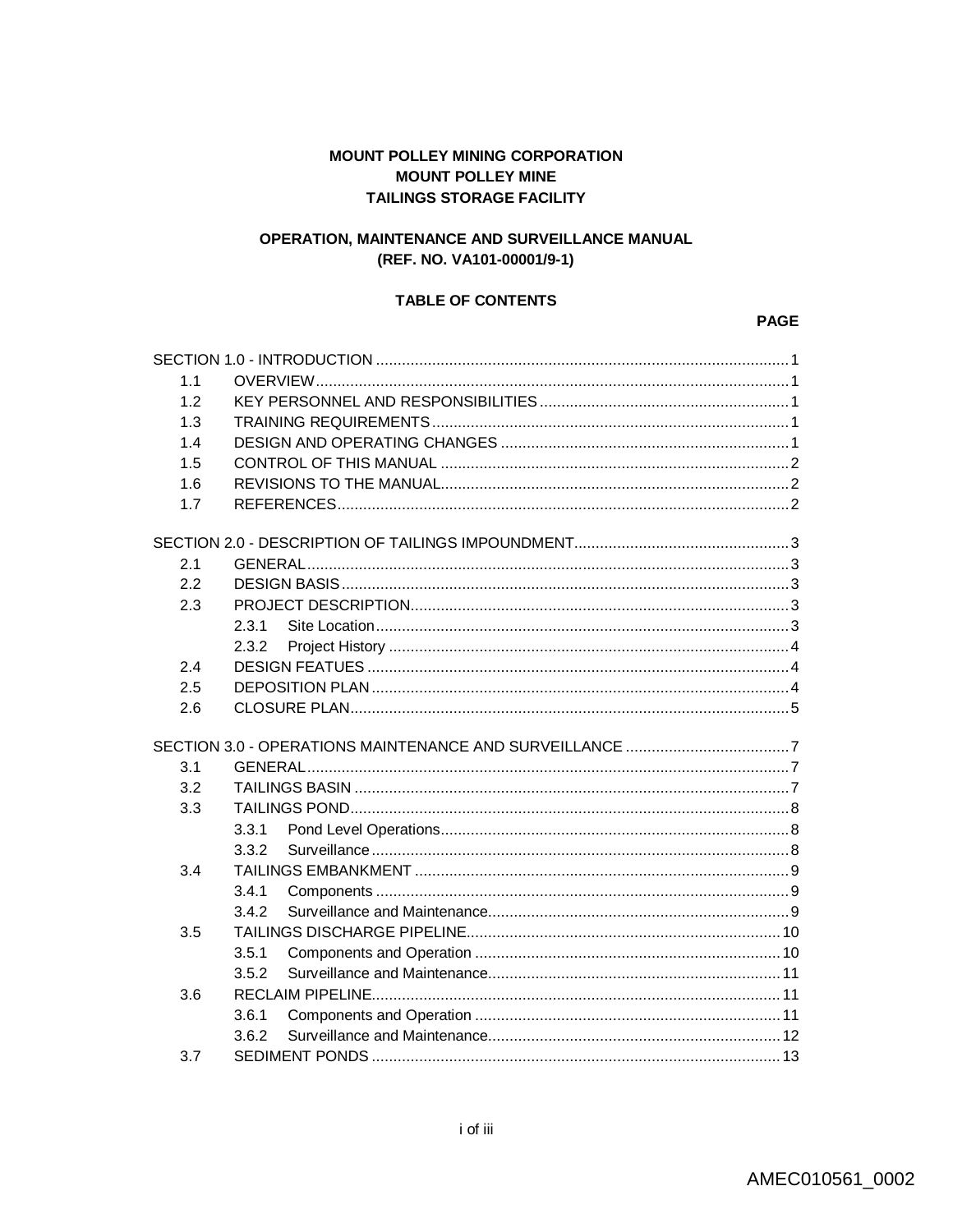|     | 3.7.1 |                                                             |  |
|-----|-------|-------------------------------------------------------------|--|
|     | 3.7.2 |                                                             |  |
| 3.8 |       |                                                             |  |
|     | 3.8.1 |                                                             |  |
|     | 3.8.2 |                                                             |  |
| 3.9 |       |                                                             |  |
|     | 3.9.1 |                                                             |  |
|     | 3.9.2 |                                                             |  |
|     |       |                                                             |  |
| 4.1 |       |                                                             |  |
| 4.2 |       |                                                             |  |
|     |       | SECTION 5.0 - EMERGENCY PREPAREDNESS AND RESPONSE PLANS  19 |  |
| 5.1 |       |                                                             |  |
| 5.2 |       |                                                             |  |
| 5.3 |       |                                                             |  |
|     |       |                                                             |  |

## **TABLES**

| Table 1.1 Rev 0 | Personnel and Responsibilities List                            |
|-----------------|----------------------------------------------------------------|
| Table 2.1 Rev 0 | <b>TSF Design Criteria</b>                                     |
| Table 3.1 Rev 0 | Inspection and Surveillance Schedule                           |
| Table 3.2 Rev 0 | Unusual Events and Occurrences requiring Non-Routine Walkovers |
| Table 3.3 Rev 0 | Summary of Vibrating Wire Piezometers and Trigger Levels       |
| Table 3.4 Rev 0 | Summary of Slope Inclinometers and Trigger Levels              |
| Table 3.5 Rev 0 | <b>Trigger Levels for Survey Monuments</b>                     |
| Table 5.1 Rev 0 | <b>Emergency Warning Levels and Required Actions</b>           |
|                 |                                                                |

## **FIGURES**

| Figure 2.1 Rev 0 | <b>Project Location Plan</b>                          |
|------------------|-------------------------------------------------------|
| Figure 2.2 Rev 0 | <b>TSF Bathymetric Survey</b>                         |
| Figure 3.1 Rev 0 | Filling Schedule and Staged Construction – 18,500 tpd |
| Figure 3.2 Rev 0 | <b>Groundwater Monitoring Well Locations</b>          |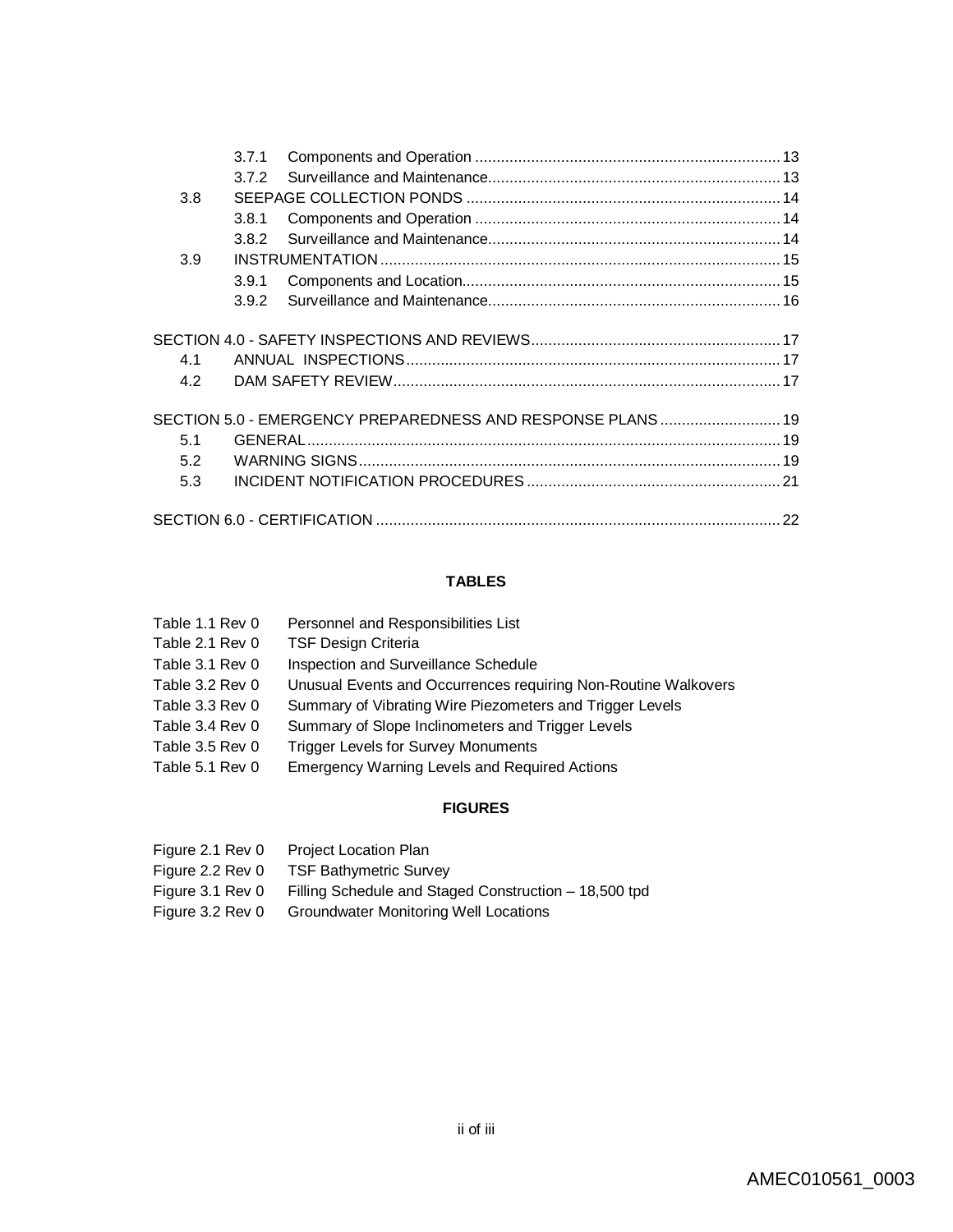## **APPENDICES**

| APPENDIX A        | References                                              |
|-------------------|---------------------------------------------------------|
| <b>APPENDIX B</b> | Tailings Storage Facility - Inspection Log              |
| APPENDIX C        | Tailings Storage Facility – Instrumentation Data Sheets |
| APPENDIX D        | TSF Stage 4 As-Built Drawings (in progress)             |
| APPENDIX E        | Selected photos of TSF components                       |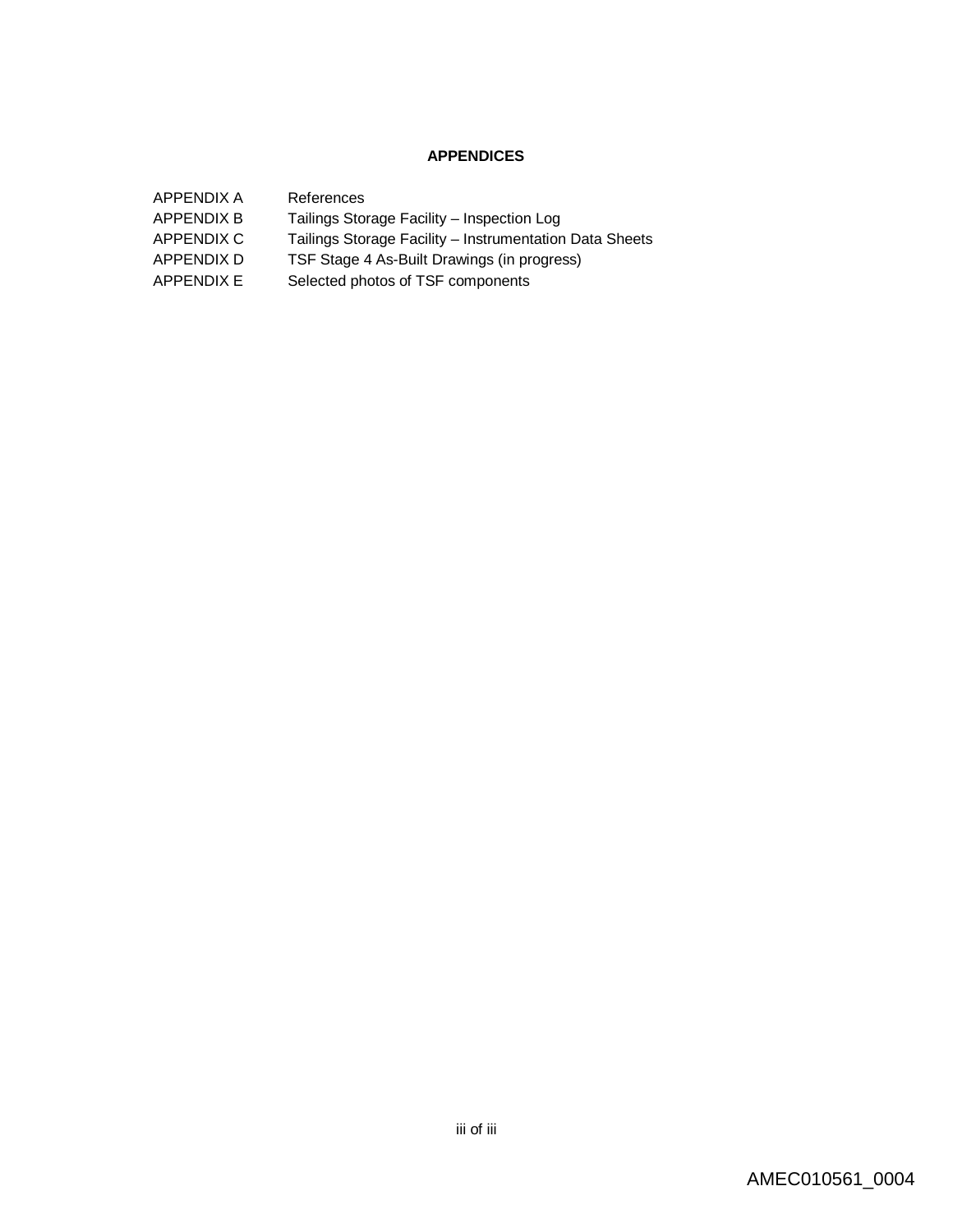## **MOUNT POLLEY MINING CORPORATION MOUNT POLLEY MINE TAILINGS STORAGE FACILITY**

### **OPERATION, MAINTENANCE AND SURVEILLANCE MANUAL**

## **SECTION 1.0 - INTRODUCTION**

### 1.1 OVERVIEW

This Operations, Maintenance and Surveillance Manual applies to the Tailings Storage Facility and related pipelines and structures at the Mount Polley Mine. This Manual describes the roles and responsibilities of Mount Polley site personnel for the management of the TSF and associated facilities; operation, surveillance and maintenance requirements; inspection requirements; and emergency plans and procedures.

#### 1.2 KEY PERSONNEL AND RESPONSIBILITIES

Table 1.1 identifies current key personnel (August 2006) and their responsibilities for management, operations, surveillance and inspections at the Mount Polley Mine Site and Tailings Storage Facility.

Government agencies involved in the operation, maintenance and surveillance of the Tailings Storage Facility include the Ministry of Energy and Mines (MEM); Ministry of Environment (MOE), Ministry of Forests (MOF); and Department of Fisheries and Oceans (DFO).

## 1.3 TRAINING REQUIREMENTS

Training programs are required for any personnel involved in the operation, inspection and surveillance of the Tailings Storage Facility. A refresher course is required once per year. The training programs must be conducted by the Environmental Superintendent, qualified Professional Engineer or a suitably qualified individual familiar with the design, operation, maintenance and inspection of all civil and mechanical works associated with the facility.

Each training session must be documented, and a record kept. The records will contain a detailed list of site activities for which the trainee was trained on, and be signed by the person who provided/supervised the training.

## 1.4 DESIGN AND OPERATING CHANGES

Changes to the design or operating plan for the Tailings Storage Facility and related pipelines and structures must be reviewed, approved and documented. Design changes may be submitted to the Engineer of Record for review. Operational changes will be reviewed and approved by the Mine Manager. In all cases, documentation of the change, including as-built records, are required.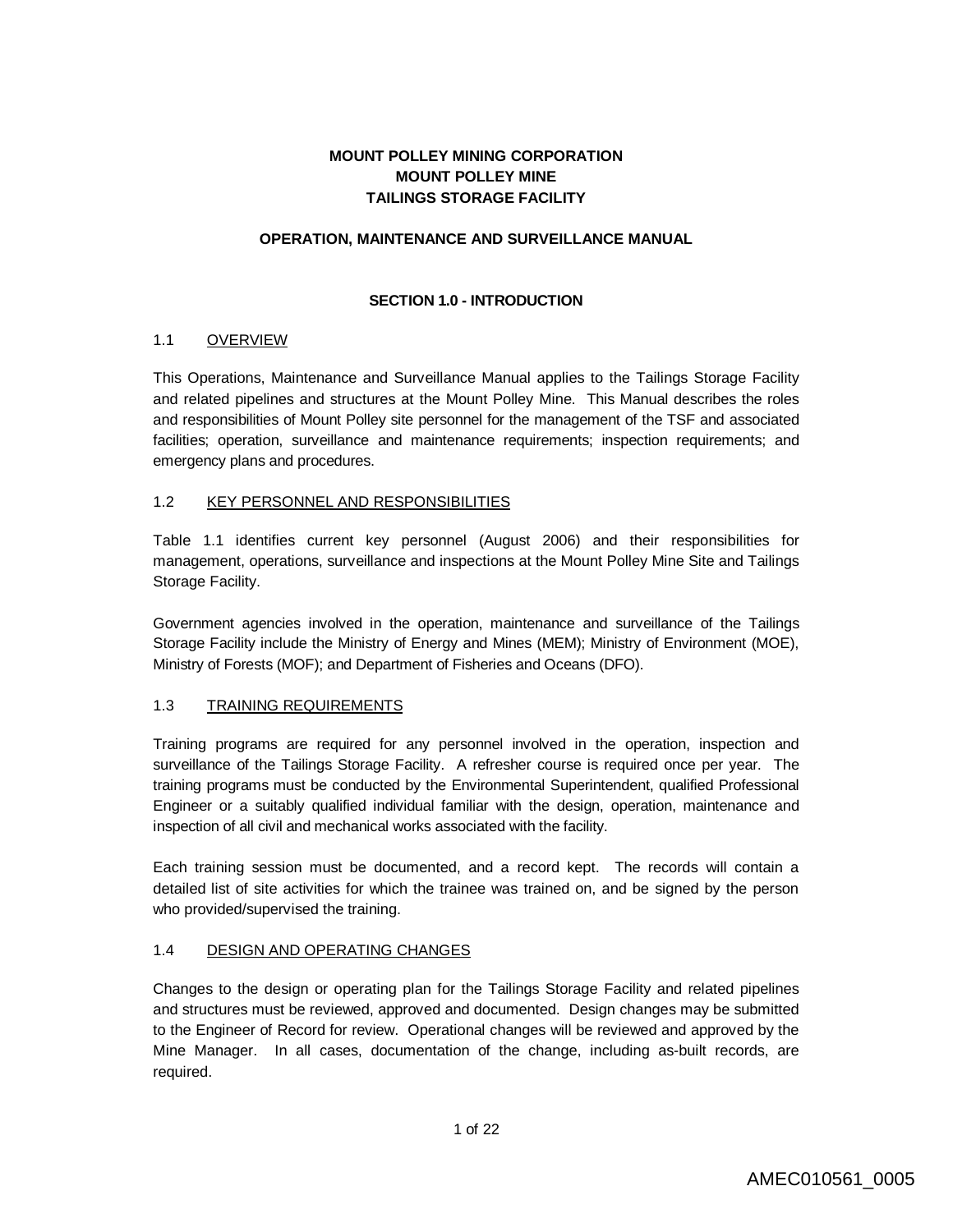## 1.5 CONTROL OF THIS MANUAL

This manual will be controlled by the Environmental Superintendent. Copies will be maintained at the following locations:

- One (1) copy for Mount Polley Mining Corporation (Vancouver office),
- One (1) copy for the Environmental Superintendent's office,
- One (1) copy for the Operating Crew (Mill Shifter's Office),
- One (1) copy for the Regional Water Manager (Williams Lake),
- Two (2) copies for the Director of the Provincial Emergency Program (P.E.P.),
- One (1) copy for the MOE, Dam Safety Engineer,
- One (1) copy for the MEM Geotechnical Manager,
- One (1) copy for the Design Engineer of Record.

Mount Polley Mining Corporation is responsible for maintaining a record of the location of each copy of the Manual and to ensure the copies in these locations are kept up to date.

### 1.6 REVISIONS TO THE MANUAL

Reviews of the Manual are conducted at least annually.

The operating procedures and personnel at the Mount Polley Mine may change during the operation of the mine. It is the responsibility of the Environmental Superintendent to ensure that the Operations, Maintenance and Surveillance Manual is updated to reflect these changes. Substantial revisions to the Manual shall be submitted to the Ministry of Energy and Mines.

A letter of transmittal that clearly identifies the distribution list must accompany each revision of this manual. An update may comprise the entire manual or be limited to specific pages or sections. A copy of each transmittal letter must be kept on record in the office of the Environmental Superintendent. Each revised page of the manual must be clearly marked as to the revision date prior to replacement. The replaced pages must be filed and kept on record in the office of the Environmental Superintendent.

## 1.7 REFERENCES

References relating to MPMC's Tailings Storage Facility and associated pipelines and facilities are included in Appendix A.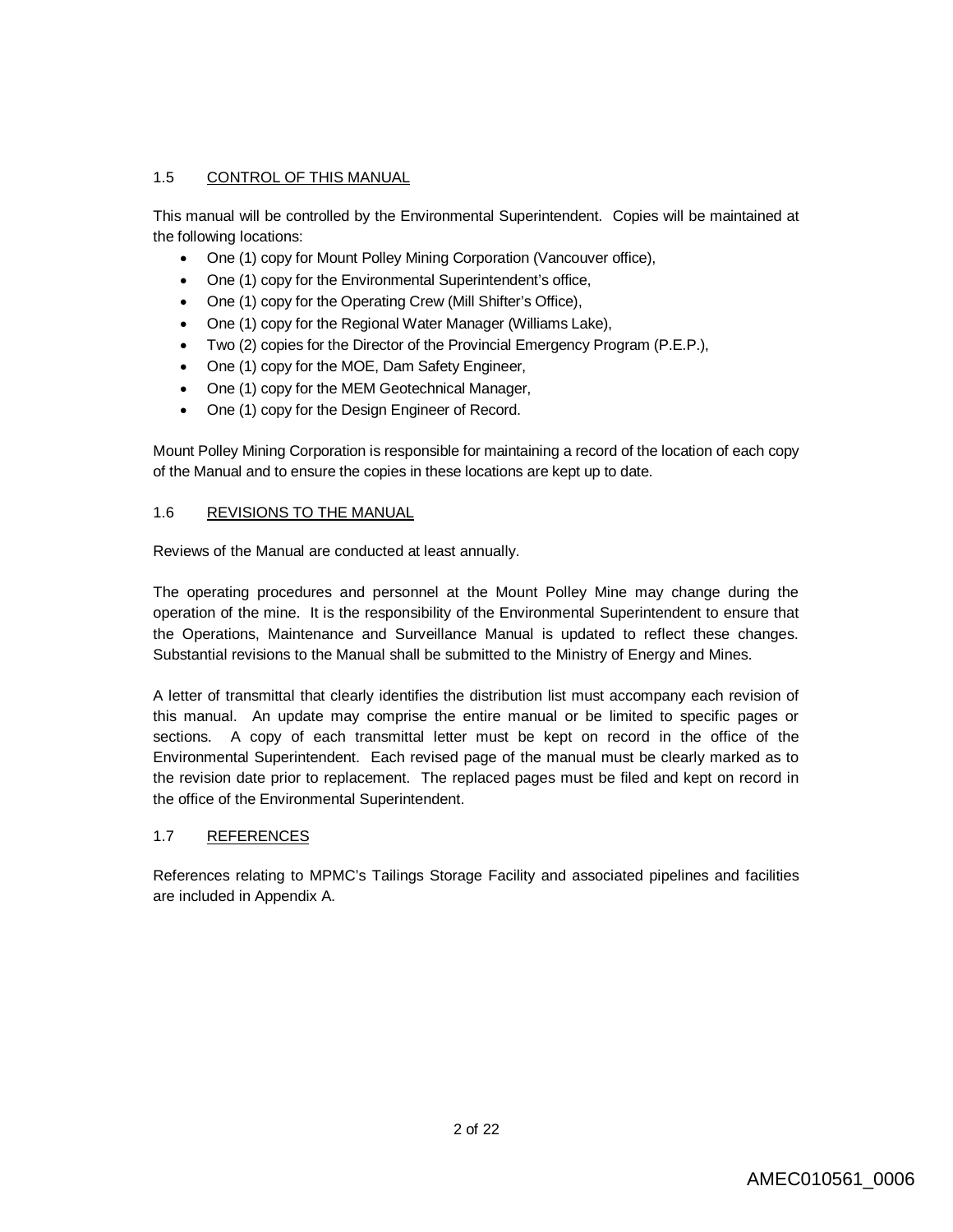#### **SECTION 2.0 - DESCRIPTION OF TAILINGS IMPOUNDMENT**

### 2.1 GENERAL

The following sections provide a brief summary of the design and management of the Tailings Storage Facility and associated facilities. Additional information is available in the cited references in Appendix A.

## 2.2 DESIGN BASIS

Mill tailings are discharged as slurry into the Tailings Storage Facility which has been designed to provide environmentally secure storage of the solid waste. As the solids settle out of the slurry, process fluids are collected and recycled back to the mill for re-use in the milling process. There is no surface discharge of any process solution from the Tailings Storage Facility. The basis of design must address the following:

- Permanent, secure and total confinement of all solid waste materials within a lined engineered impoundment,
- Secure and reliable transportation of the tailings from the mill to the Tailings Storage Facility,
- Collection and transport of runoff from waste rock storage areas to the Tailings Storage Facility,
- Temporary storage of supernatant water on the tailings beach, as required, with maximum recycling to the mill to produce a zero discharge condition for process water,
- Collection of all free draining liquids from the tailings deposit. Temporary storage is provided in lined external ponds. The water from the ponds is pumped into the supernatant pond and recycled to the mill to ensure that no discharges occur,
- Inclusion of monitoring facilities in the Tailings Storage Facility to confirm that the design objectives and operating requirements are being met,
- Staged development of the facility to enable modifications and upgrades to be implemented based on operating experiences and to distribute the capital expenditures over the life of the project.

The design basis and operating criteria for the Tailings Storage Facility and associated pipelines and structures are summarized in Table 2.1.

#### 2.3 PROJECT DESCRIPTION

#### 2.3.1 Site Location

The location of the Mine and access roads are shown on Figure 2.1. The Mount Polley Mine is located in central British Columbia, approximately 60 km northeast of Williams Lake. The main access route is via Likely Road. The turn to the Mine is located approximately 1.5 km east of Morehead Lake. The Mine is located a further 11 km to the southeast, on the Bootjack Lake Forest Service Road.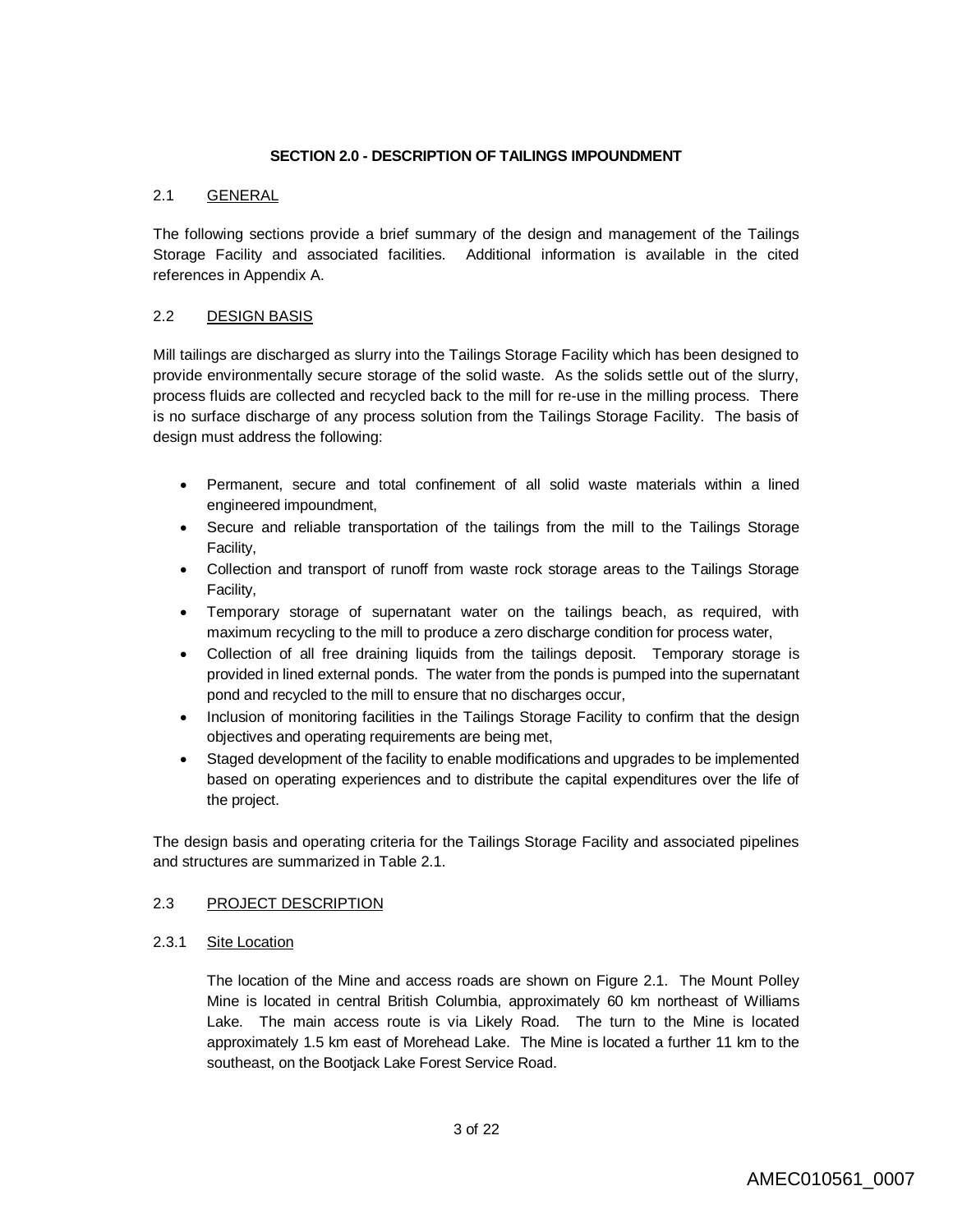The Tailings Storage Facility is accessible along the following two routes:

- Along the access road located on the south side of the Mill Site. This is the primary access to the TSF on the Mine site;
- Along the Gavin Lake Forest Service Road which can be access from Likely Road, located approximately 14 km south of Moorhead Lake. The TSF is located at approximately kilometre 16 along the road.

## 2.3.2 Project History

The Mount Polley mine commenced production in June 13, 1997. Ore is crushed and processed by selective flotation to produce a copper-gold concentrate. The mine was on care and maintenance status from October 2001 to February 2005. The mill throughput rate is approximately 18,500 tonnes per day (approx. 6.8 million tonnes per year). Mill tailings are discharged as slurry into the Tailings Storage Facility located on the south area of the Mine property. Additional historic information regarding the TSF and associated pipelines and facilities are available in the reports cited in Appendix A.

### 2.4 DESIGN FEATUES

Tailings slurry is conveyed from the Concentrator to the TSF via a tailings discharge pipeline. The tailings is deposited into the impoundment through moveable or fixed spigots on the embankment crest. A floating reclaim pump recycles process water from the supernatant pond in the TSF for use in the mill processing circuit. Sediment ponds and seepage collection ponds are designed to intercept runoff from the surface and seepage from the embankment respectively. Drains, instrumentation and monitoring wells are constructed in and around the TSF to assist in monitoring the performance of the facility. Additional details are available in the reports referenced in Appendix A. As-built drawings for the latest construction program are included in Appendix D.

#### 2.5 DEPOSITION PLAN

The objectives of the long-term tailings deposition strategy is to:

- Maximize the storage capacity of the facility.
- Maintain the supernatant pond in the area of the reclaim barge so as to maximize the amount of clean process water available for reclaim.
- Establish free draining tailings beaches adjacent to the embankments during the winter season to facilitate future embankment raises and to enhance embankment stability.

The above strategy is implemented by sequentially rotating the tailings discharge point along the entire length of the Perimeter, Main and South embankments on the upstream face, which allows inactive areas of the tailings beach to partially dry and consolidate. Eventually, beaches will be formed around the entire upstream perimeter of the Facility and all supernatant water will be centralized around the reclaim barge.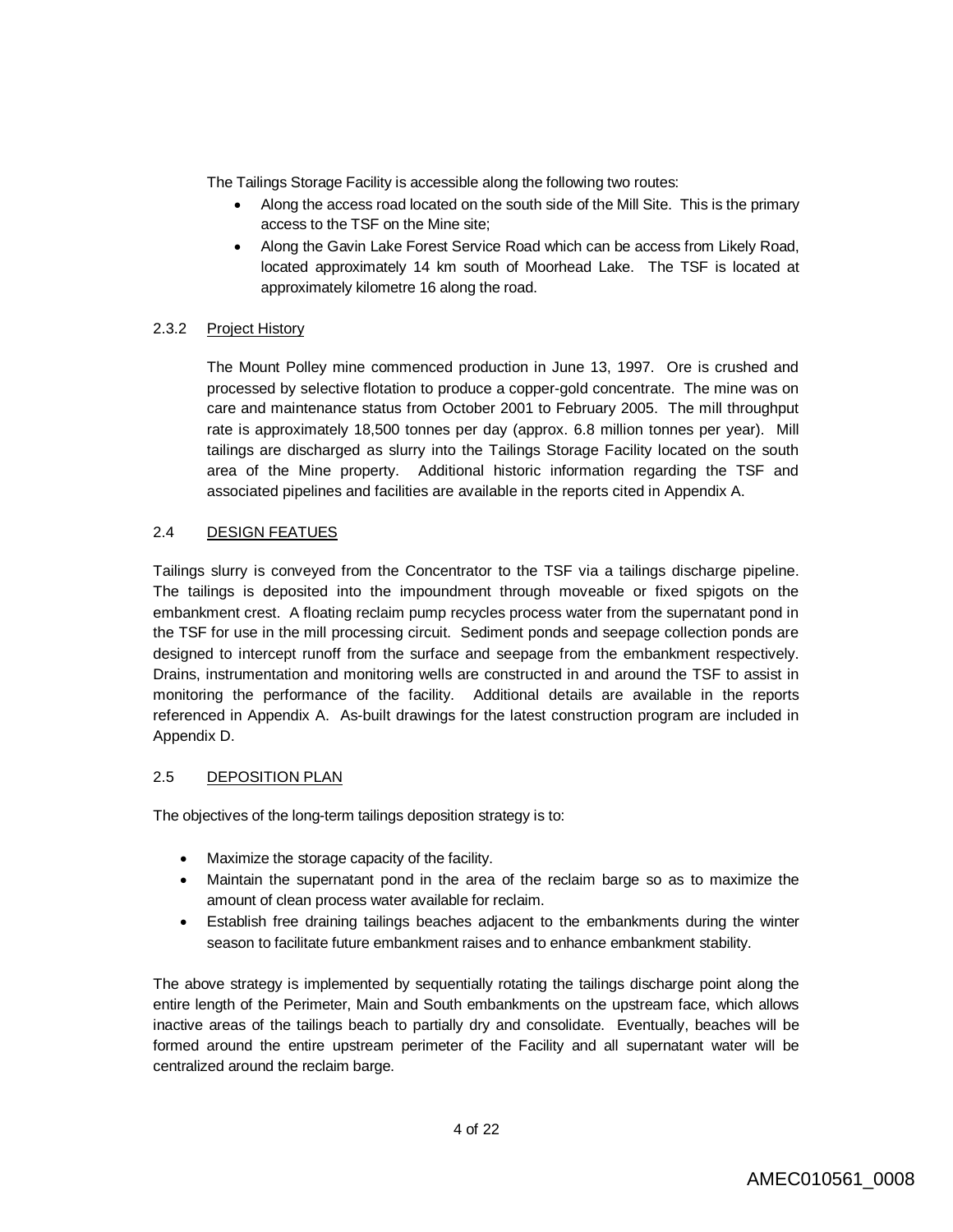Spigoted tailings settle in the tailings facility and form beaches with three distinct slopes. A sandy beach develops as the coarser tailings fraction settles more rapidly adjacent to the embankment. The average beach slope above water is about 0.5 percent. As the tailings flow into the supernatant pond it forms a submerged beach with a slope of 1 to 2 percent. Finer tailings particles are transported further out into the supernatant pond before settling at a slope of about 0.3 percent. The latest bathymetric survey of the tailings surface in the TSF is included in Figure 2.2.

A staged tailings deposition strategy is currently being implemented by MPMC and one of the objectives of this plan is to ensure that tailings solids are deposited along the extent of all tailings embankments. The fundamental requirement of the tailings deposition plan is to ensure that a blanket of tailings solids are present immediately upstream of all embankments and along the abutments. Thus there is a fundamental objective to establish beaches adjacent to the embankments, but it is not necessary to continuously maintain a minimum width of exposed beach adjacent to the embankment, and periodic temporary (less than 2 months duration) shallow flooding (less than 0.5 meters depth) of the beaches is anticipated.

Tailings sand placed by dozers in spigotting cells along the upstream Zone U of the tailings embankment is also considered to be 'tailings beach' for this evaluation. One of the objectives of the tailings deposition plan currently being implemented by MPMC is to allow for sufficient flexibility to enable these Zone U cells containing dense spigotted tailings sand to be constructed. It is recognized that this deposition strategy may result in short term flooding of the sandy tailings beaches elsewhere within the impoundment, but that the depth of flooding along the submerged tailings beaches must be no greater than 0.5 m depth before tailings deposition is re-instated over that section of flooded beach.

MPMC increases the frequency of measurements to at least once per week for embankment instrumentation systems (piezometer readings, foundation drain flow rate and turbidity) adjacent to embankment areas where tailings beaches are temporarily flooded.

## 2.6 CLOSURE PLAN

At closure of the Tailings Storage Facility, it is currently envisaged that the tailings surface will be decommissioned so as to develop a mixed forested/wetlands complex with a gradual transition towards a ponded area at the final spillway. This would require covering of the tailings embankments and the upland portions of the exposed tailings beach with a layer of soil stockpiled during operations. The topsoil would be revegetated with indigenous species of conifer and deciduous trees, willow and marsh land grasses. Ultimately, all water would be routed over the tailings surface, through the wetlands and the final spillway.

Pipework for the tailings and reclaim systems will systematically be removed once all water quality and pit flooding requirements are met. Similarly, the seepage collection ponds and recycle pumps would be retained until monitoring results indicate that drainage flows and seepage from the tailings area are of suitable quality for direct release to the environment. At that time, the seepage collection ponds could be decommissioned and the pumps removed. The groundwater monitoring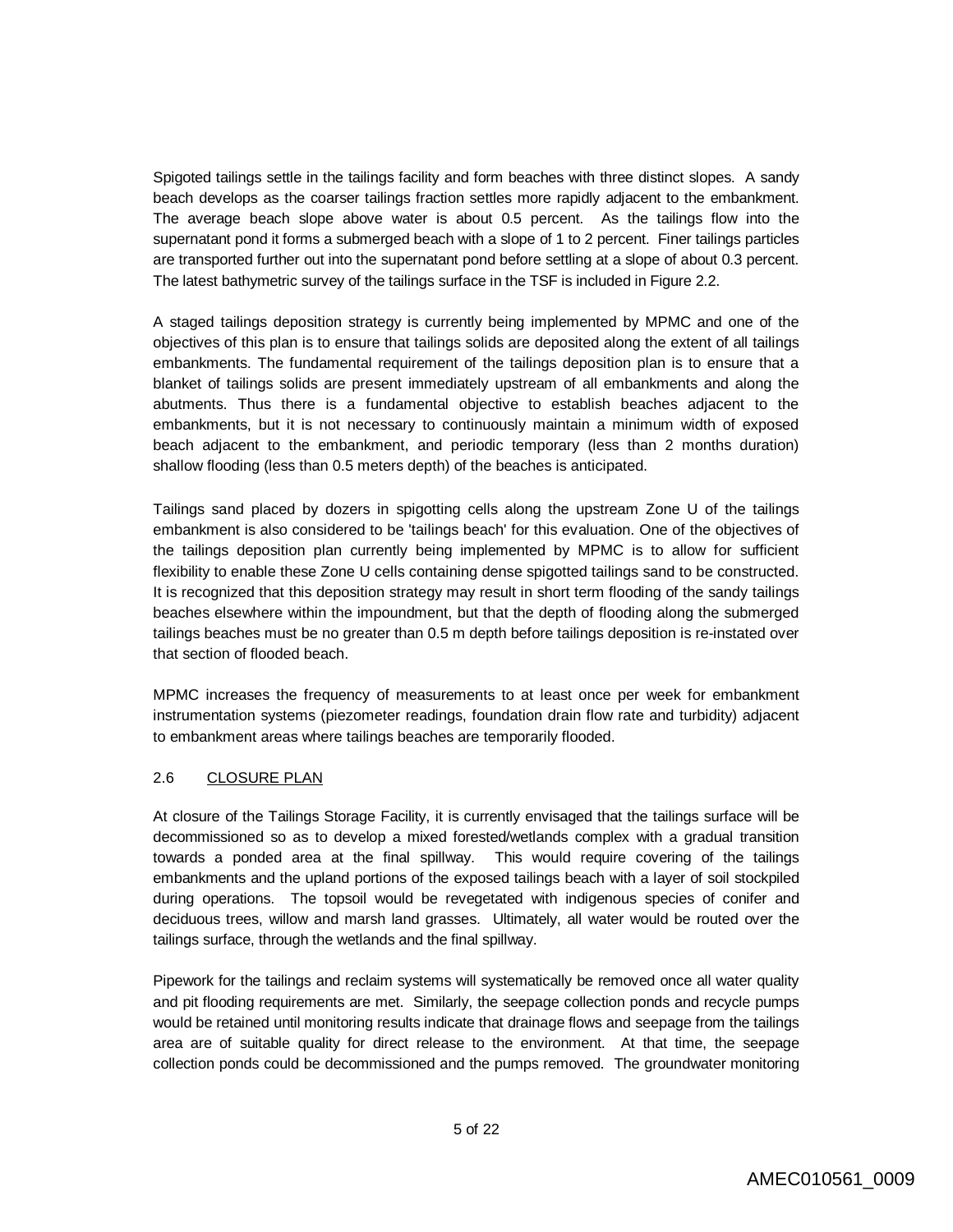wells and piezometers in the tailings embankment would be retained for use as long term monitoring devices. On-going monitoring of all reclamation measures will be carried out post closure, to confirm that the reclamation objectives are being achieved and sustained.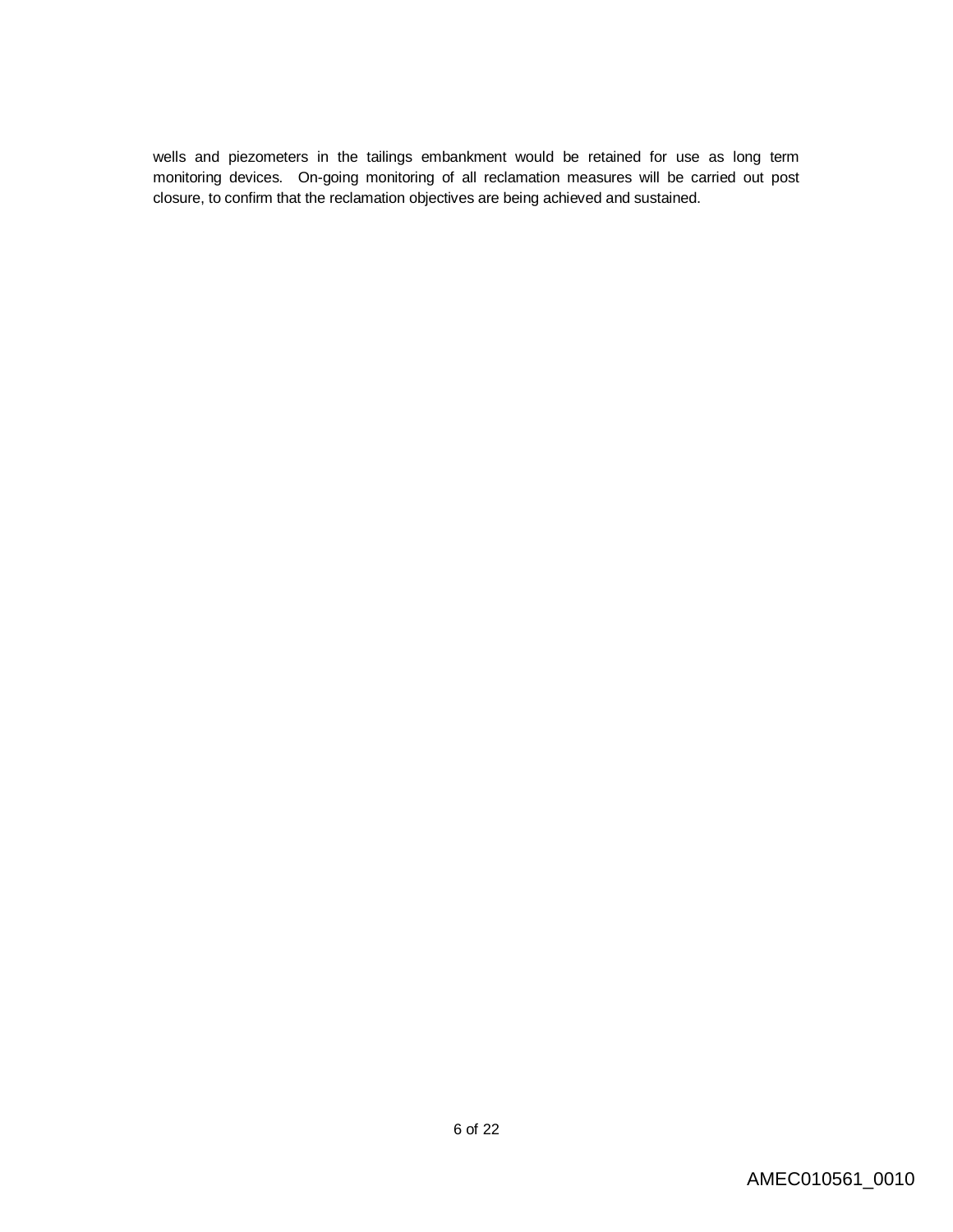#### **SECTION 3.0 - OPERATIONS MAINTENANCE AND SURVEILLANCE**

### 3.1 GENERAL

The Tailings Storage Facility is comprised of several components and associated facilities. These components and facilities must be inspected and maintained regularly to ensure that any changes to the TSF conditions, performance, or a potentially hazardous condition can be identified and promptly addressed. Selected photographs of the TSF and associated components are included in Appendix E. An inspection and surveillance schedule is provided on Table 3.1.

The Mill Superintendent is responsible for ensuring that surveillance is carried out regularly. The Mill Superintendent is responsible for daily management of the TSF and directs an operating crew to carry out routine activities. A list of site personnel and associated responsibilities are provided on Table 1.1.

The Environmental Superintendent will conduct a Dam Surveillance walkover at least once per quarter. All Dam Surveillance reports should be reviewed by the Mill Superintendent and filed at the Mount Polley Mine Site.

Additional (non-routine), documented walkovers of the TSF and associated facilities will be required following extreme or unusual events. The Mill Superintendent must be made aware of any unusual events or observations, and must contact the Design Engineer as required. Typical examples of unusual events and observations to be made during such walkovers are outlined in Table 3.2.

An inspection log is provided in Appendix B to help guide the observation and surveillance process. The inspection log covers major items related the TSF and associated facilities. Additional details are provided in the following sections.

## 3.2 TAILINGS BASIN

The projected rate at which the tailings basin will fill, combined with storage provisions for make-up and storm water, determine the rate of rise for the embankment. The anticipated filling schedule and staged construction sequence is shown on Figure 3.1.

Close monitoring of the pond elevation, depth, area and volume is important for the following reasons:

- To ensure that there is a sufficient volume of water available as make-up water while the pond is frozen and precipitation is at a minimum.
- To enable monitoring of the supernatant pond depth/area/volume so that tailings characteristics such as dry density can be determined.
- To monitor water recoveries.
- To enable the correlation of the pond level with other data, such as the piezometer pressures and drain flow quantities.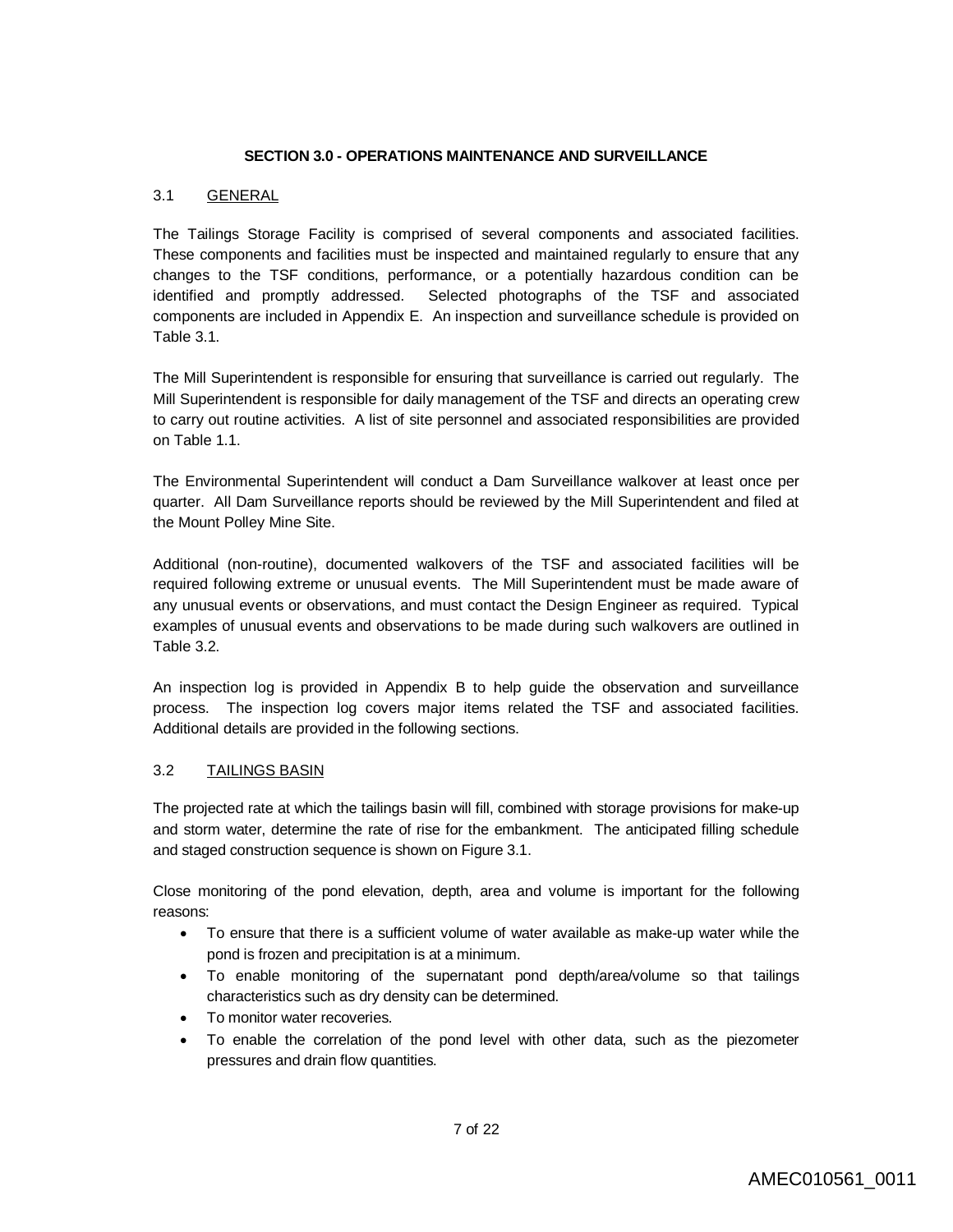Adjustments to the basin filling curve may be required due to variation between actual and projected mill throughput rates, tailings deposition characteristics, water inputs and outputs and in-situ tailings density. Adjustments to these variables will change the rate of rise for the tailings and embankments.

The TSF was previously operated under a water deficient condition, which means more process water was needed than available in the supernatant pond. This condition changed once the mill starts up again in February 2005 and the mine will be operating under surplus conditions, which means there is more water in the system than is required. Therefore, a combination of careful water management and tailings deposition is required to maximize the storage potential in the embankment without compromising the freeboard or embankment stability.

#### 3.3 TAILINGS POND

#### 3.3.1 Pond Level Operations

The TSF is required to have sufficient live storage capacity for containment of 679,000 cubic meters of runoff from the entire contributing catchment area during a 24-hour PMP event. This volume of stormwater would result in an incremental rise in the tailings pond level of approximately 0.39 meters. The TSF design also incorporates an allowance of 1 metre of freeboard for wave run-up. Therefore, the normal and maximum operating pond levels are as follows:

- Normal Operating Level Water level at least 1.39 meters below the embankment crest;
- Maximum Operating Level Water level is 1 meter below the embankment crest, which also means the loss of storage capacity for a 24-hour PMP event.

Tailings deposition will cease if the pond level reaches maximum operating level and the removal of water from the pond will commence using the reclaim barge. The area downstream of the dam will also be evacuated and access restricted as per the Emergency Preparedness Plan.

There are no restrictions, with respect to dam safety on the rate of filling of the supernatant pond up to the normal operating pond level or rate of emergency draw down within the pond.

## 3.3.2 Surveillance

The pond level must be at least 1.39 meters below the crest elevation under normal operating conditions. Emergency procedures, discussed in Section 5.0, must be followed if the pond reaches the maximum operating level. Regular inspections of the pond level must be carried out according to the schedule outlined in Table 3.1. An inspection log is provided in Appendix B.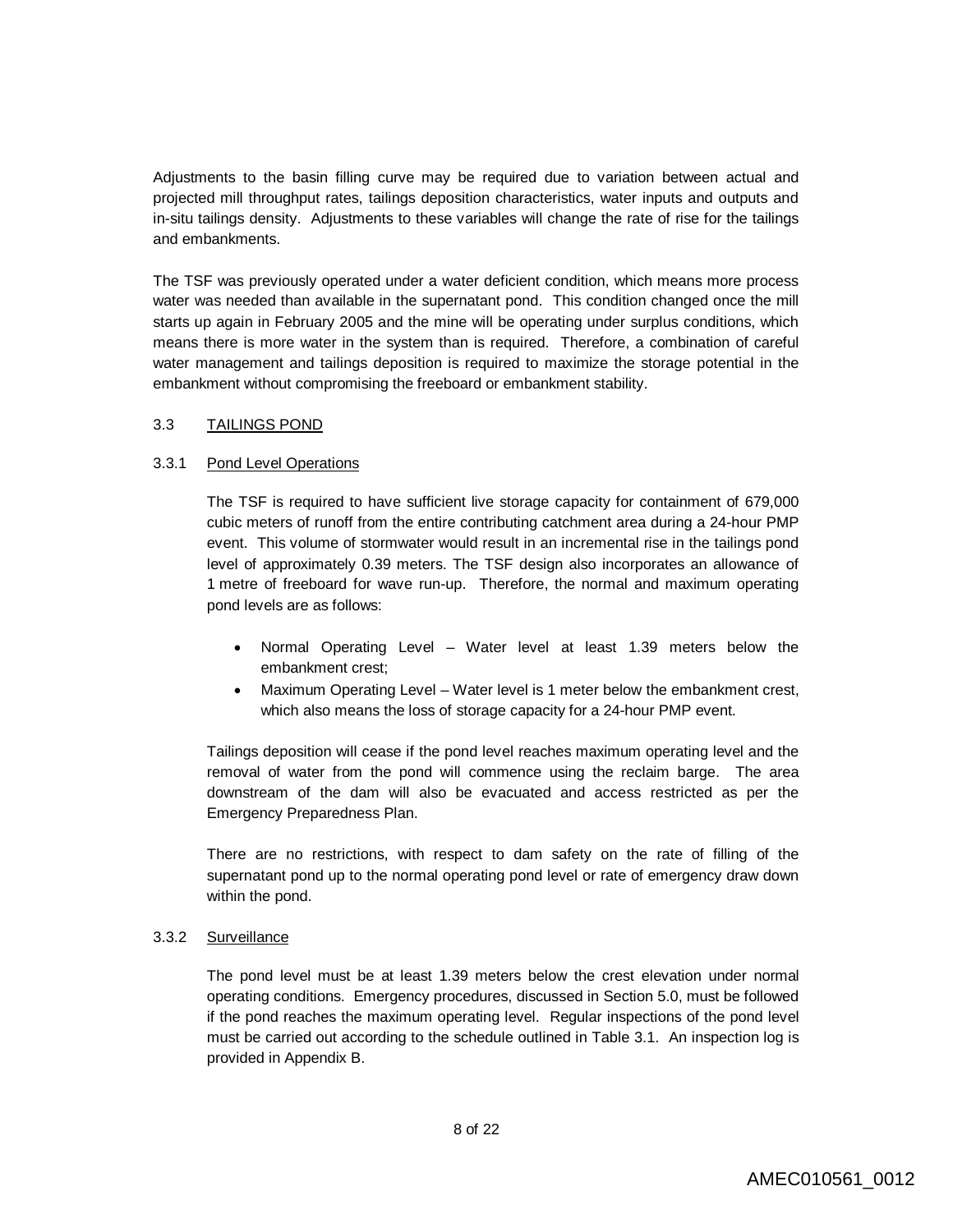Additional pond level inspections are required after an unusual event. Table 3.2 outlines the additional observations that will need to be documented.

#### 3.4 TAILINGS EMBANKMENT

#### 3.4.1 Components

The tailings embankment consists of the Main, Perimeter and South Embankments. The embankments are constructed using zoned earthfill and rockfill and have been raised in stages by a combination of centreline and modified centreline approaches. Details of the design and construction are reported in various Knight Piésold reports and are referenced in Appendix A.

An upstream toe drain on the Main embankment allows for the controlled removal of process water from the upstream face of the embankment. Foundation and chimney drains are also included in the embankments to prevent build-up of excess pore pressures beneath the embankment and to transfer groundwater and/or seepage to the seepage collection ponds located at the downstream toe of the Main and Perimeter Embankments.

Monitoring sumps are located at the downstream toe of the Main and Perimeter Embankments. They are used to facilitate monitoring of flow rates and water clarity from the embankment drains and diversion channels.

#### 3.4.2 Surveillance and Maintenance

Regular surveillance of the embankments and associated structures should follow the schedule outlined in Table 3.1. An inspection log is provided in Appendix B. Typical observations to be made during surveillance include:

- Evidence indicating dam structure deformation (e.g. slope bulging, tension cracks on the crest or crest settlement);
- Evidence indicating seepage, runoff or erosion;
- Clarity and quantity (visual estimate) of seepage water entering the seepage collection sumps;
- Possible evidence indicating piping downstream of the embankments;
- Other unusual conditions in the TSF area.

The embankment and associated structures do not require regular maintenance; however, specific maintenance items may be identified as a result of regular observations and surveillance of the embankment.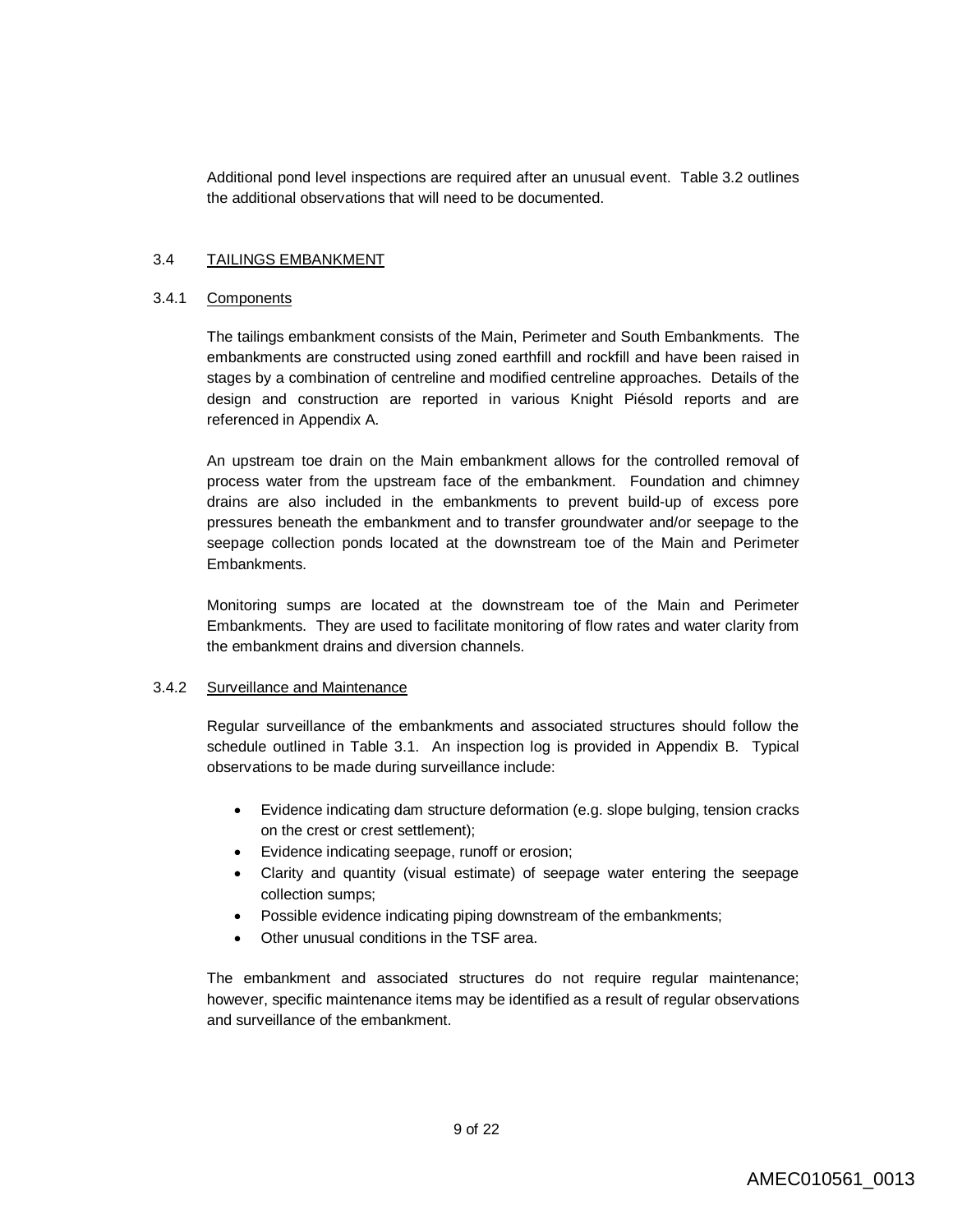Table 3.2 outlines additional observations that will need to be documented after any unusual event.

#### 3.5 TAILINGS DISCHARGE PIPELINE

#### 3.5.1 Components and Operation

Tailings slurry is conveyed from the Concentrator through approximately 7000 metres of HDPE pipe to the TSF where it is discharged through a series of spigots along the embankment crest. The pipeline includes the following components:

- A 556 mm diameter DR 17 HDPE pipe from the Concentrator to the T2 Dropbox;
- A 610 mm diameter DR 15.5 HDPE pipe from the T2 Dropbox to the TSF;
- Two short sections of 762 mm diameter DR 15.5 HDPE pipe are included at the start of the two pipeline sections at the Concentrator and the T2 Dropbox to ensure that flows are not restricted at the inlet;
- The T2 Dropbox;
- Moveable discharge section;
- A Dump Valve at the start of the Perimeter Embankment.

The tailings pipeline is located on the shoulder of the access road from the mine. Tailings slurry is gravity fed to the TSF through the tailings pipeline. The tailings pipeline has a variable downhill slope that ranges from 0.5% to 8.0% which ensures drainage.

The T2 Dropbox is located approximately mid-way along the pipeline and allows for the addition of runoff from the Southeast Sediment Pond into the tailings stream. It also serves as an overflow for the reclaim booster sump.

A 200 metre long discharge section connected with six spigots (150 mm diameter) is used to control deposition of tailings over the tailings beach in the TSF. The discharge section can be installed in different locations along the pipeline to facilitate even distribution of tailings onto the beaches. A dump valve is located at the start of the Perimeter Embankment to allow discharge of tailings during relocation of the discharge section.

The tailings discharge pipeline does not require any external adjustments during normal operations. The discharge pipeline will drain by gravity to the TSF in the event of a mill shutdown or power failure. However, the following points must be remembered during operation of the pipeline:

- Never leave all valves closed along the tailings discharge pipeline as they may be permanently blocked from sanding or suffer damages from excessively high pressures;
- Ensure that there is an open pathway for tailings to exit before the pipeline is filled or the spigots are relocated;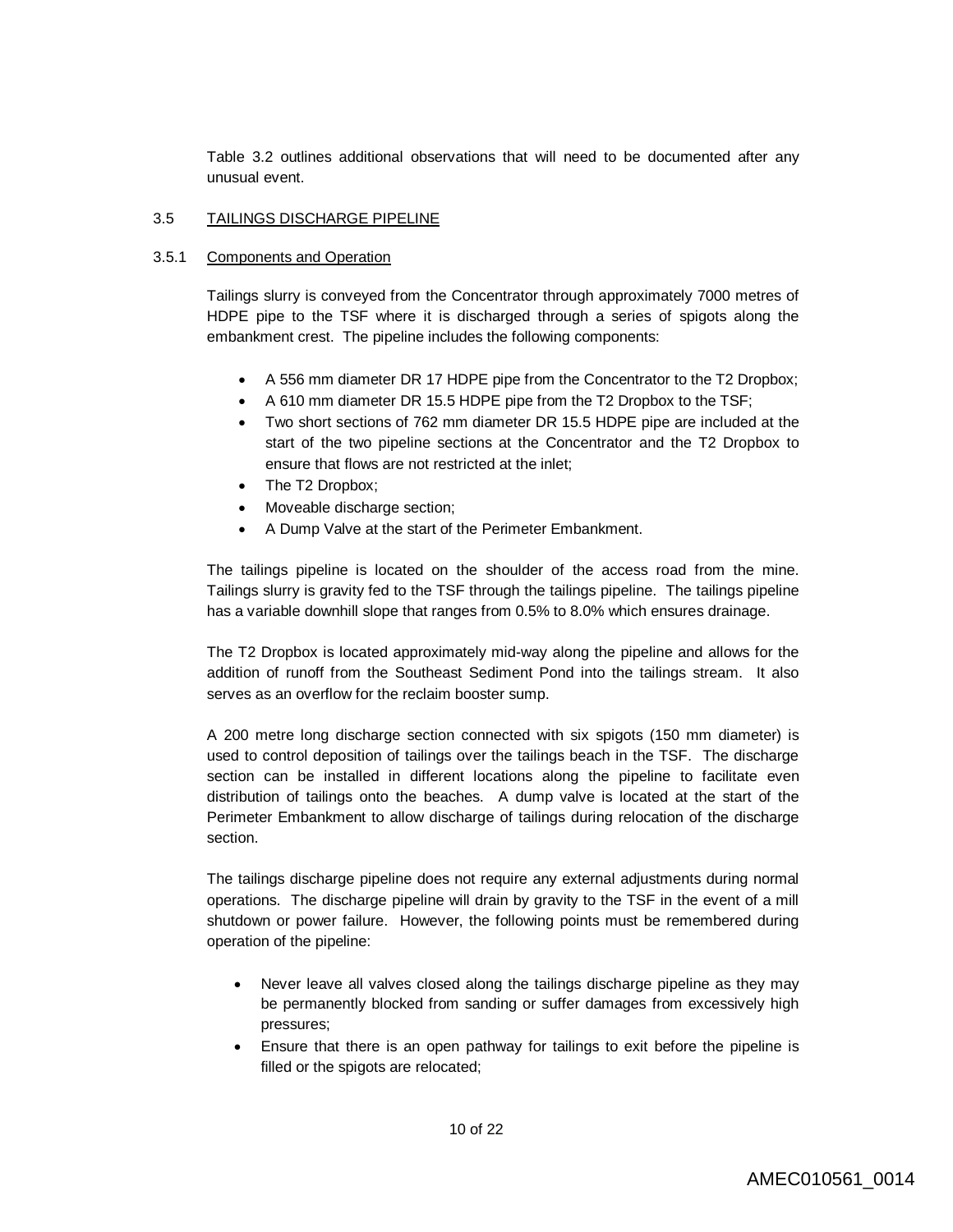• Flush the pipeline prior to shutdown or relocation.

The T2 Dropbox does not require any external adjustments during normal operations. During a mill shutdown or during freezing conditions the valve between the Southeast Sediment Pond and the T2 Dropbox must be open in order to prevent water from filling up the Reclaim Booster Sump when the pumps are not operating.

### 3.5.2 Surveillance and Maintenance

The tailings discharge pipeline will be inspected and maintained regularly to ensure that the system operates properly. Table 3.1 provides a schedule for regular surveillance of the pipeline. An inspection log is provided in Appendix B. Typical observations to be made during surveillance include:

- Locations of excessive wear of the pipeline;
- Evidence indicating leakage from the pipeline;
- The water level in the T2 Dropbox to ensure that there is no blockage in the discharge pipeline downstream;
- Ensure that the valve between the Dropbox and Southeast Sediment Pond is open during a mill shutdown or freezing conditions when the booster pump is shut off.

Additional inspections are required after an unusual event. Table 3.2 outlines additional observations that will need to be documented. Repairs to the discharge pipeline, dropbox and/or discharge sections may be required after any unusual event.

#### 3.6 RECLAIM PIPELINE

#### 3.6.1 Components and Operation

Reclaim water is pumped from the Tailings Storage Facility for re-use at the Mill site. The reclaim pipeline includes the following components:

- Floating Reclaim Pump Barge;
- A 610 mm diameter steel pipe connecting the barge to the reclaim line;
- Booster Pump Station beside the T2 Dropbox;
- A 610 mm diameter HDPE pipe from the steel pipe to the Booster Pump Station;
- A 610 mm diameter HDPE pipe from the Booster Pump Station and the Mill site;

The floating reclaim pump barge is located in the TSF in an excavated channel. The barge is accessible from land along an access walkway. The floating reclaim pump barge was designed by others. Refer to the manufacturer's manual for details related to operations, inspections and maintenance.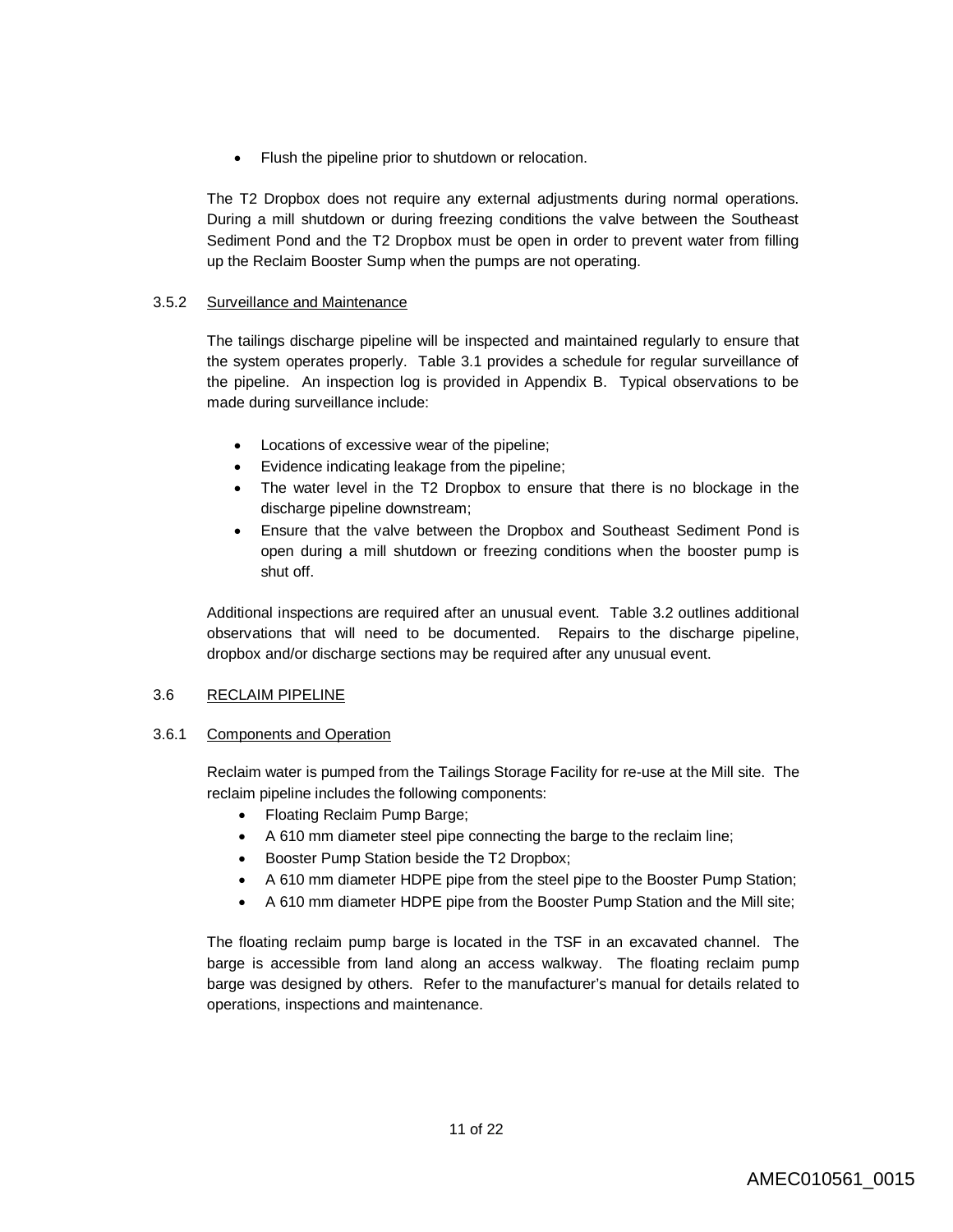The reclaim pipeline is located beside the tailings pipeline on the shoulder of the access road. The pressure rating of the HDPE pipeline decreases as it approaches the Booster Pump Station and Mill site.

The Booster Pump Station is located mid-way along the reclaim pipeline, beside the T2 Dropbox. A valve located on the pipeline leading in from the Southeast Sediment Pond may be used to divert water into the reclaim pipeline. Water from the Southeast Sediment Pond can be diverted into the reclaim pipeline only if it is clear. Two overflow pipes connect the sump beneath the pump station to the T2 Dropbox to ensure water will not overflow in the pump station sump.

The reclaim pipeline does not require any external adjustments during normal operations. However, during maintenance periods, barge relocation or during a prolonged shutdown under extreme cold conditions the reclaim system should be drained via a drain valve located on the barge.

The Pump Barge and Booster Pump Station may be operated from the Mill control room. Both pumps may also be operated locally from the barge or pump station to provide water as required at the Mill site.

#### 3.6.2 Surveillance and Maintenance

The reclaim pipeline, pump barge and booster pump station shall be inspected according to the schedule outlined in Table 3.1 and an inspection log completed as provided in Appendix B. Typical areas to inspect during surveillance of the reclaim pipeline include:

- Locations of excessive wear of the pipeline;
- Evidence indicating leakage from the pipeline;
- Monitor Pond and Barge elevations to ensure that a gradient is maintained in the steel pipe. The barge ramp may need to be relocated higher;
- The de-icing system for the pump barge should be checked to ensure that it is working prior to freezing conditions.
- Monitor water from the Southeast Sediment Pond to ensure that it's clear before diverting it to the reclaim line;

Additional inspections are required after any unusual event. Table 3.2 outlines additional observations that will need to be documented. Repairs to the reclaim pipeline, barge and/or pump station may be required after any unusual event.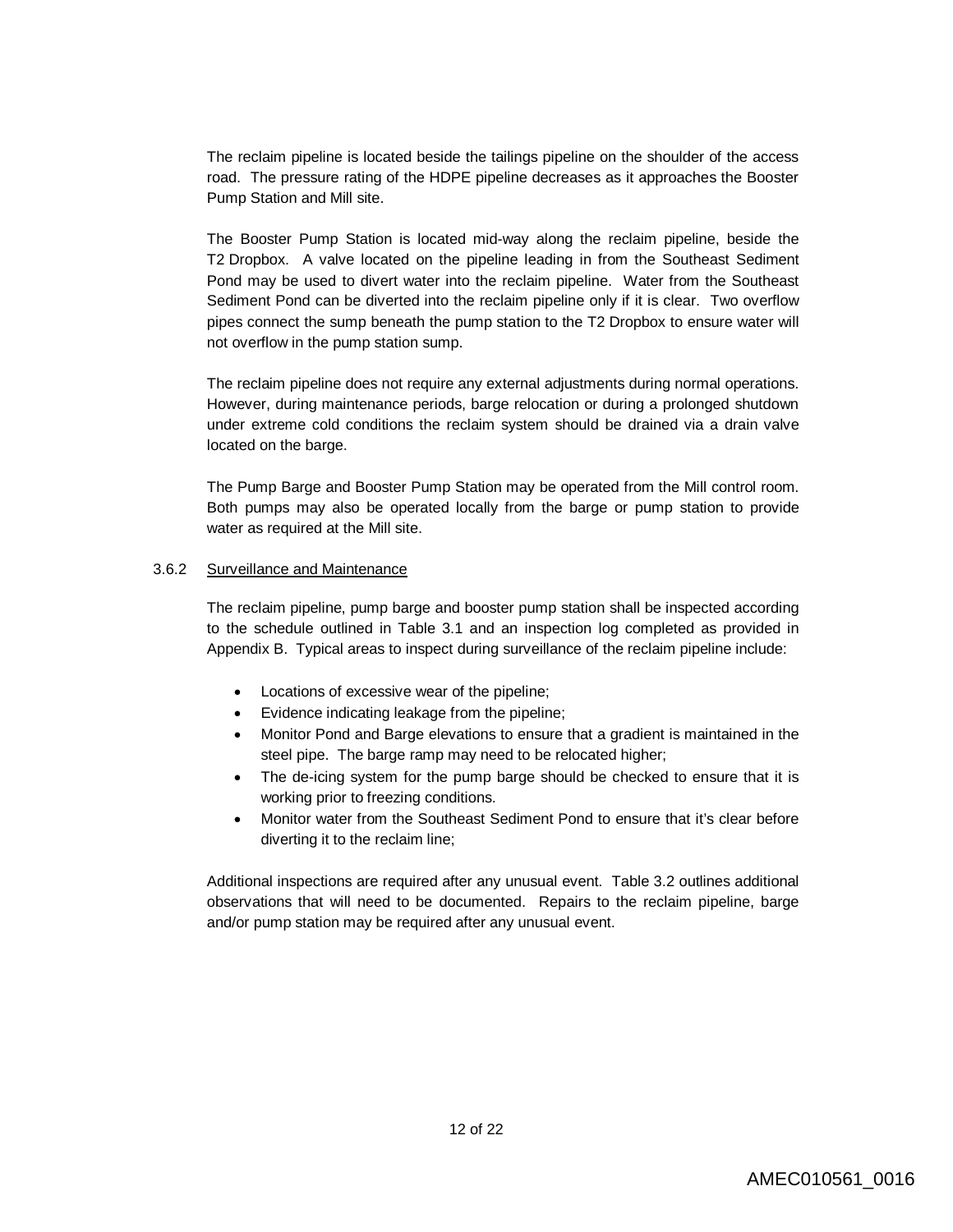#### 3.7 SEDIMENT PONDS

#### 3.7.1 Components and Operation

A series of diversion ditches divert runoff to two collection ponds where the water is then directed to the TSF or pumped back to the Mill site. The two ponds are the Mill Site Sump and the Southeast Sediment Pond.

The Mill Site Sump is located south of the Concentrator Building. Runoff water from the Mill Site area is collected along diversion ditches and directed to the sump. The water collected in the sump is either pumped back to the mill or allowed to flow by gravity to an inlet point (T1) on the tailings pipeline. The normal operating level is the invert of the bottom inlet at the manhole (El. 1102.7 metres). The water level is kept at this low level so that storage capacity for the design storm event is available in the sump. Discharge from the manhole is conveyed to the reclaim line in an 8 inch (200 mm) HDPE pipeline. The pipeline is buried through the Millsite area and runs in the pipe containment channel, where it is connected to the 22 inch DR17 HDPE tailings line via a prefabricated Tee in a section of the pipeline that flows by gravity (non-pressurized flow). Currently, water is pumped into the reclaim line immediately adjacent to the Millsite Sump. The water level is maintained at the bottom inlet on the manhole at all times.

The Southeast Sediment Pond is located south of the waste rock storage area. Runoff water from the waste rock dump is collected along diversion ditches at the toe and directed to the pond. Water is decanted through a manhole which has four valved inlet pipes which can be used to control the water level in the sediment pond. The normal operating level is the invert of the second inlet at the manhole (El. 1054.5 metres). The water shall not be permitted to rise above this so that storage capacity for the design storm event is available in the pond. A 10 inch (250 mm) DR21 HDPE discharge pipeline runs from the manhole to the reclaim booster sump. By using manually operated valves at the sump, the water can be directed to the sump, if sufficiently clear, or into the T2 Dropbox.

#### 3.7.2 Surveillance and Maintenance

The Mill Site Sump and Southeast Sediment Pond shall be inspected according to the schedule outlined in Table 3.1 and an inspection log completed as provided in Appendix B. Typical observations to be made during surveillance include:

- Water levels in the Mill Site Sump and Southeast Sediment Pond;
- Evidence indicating leakage from the pipelines;
- Erosion in the collection ditches;
- Evidence indicating slope deformation or erosion (i.e. tension cracks at the crest, erosion channels, bulging at the toe);
- Evidence indicating seepage out of the ponds.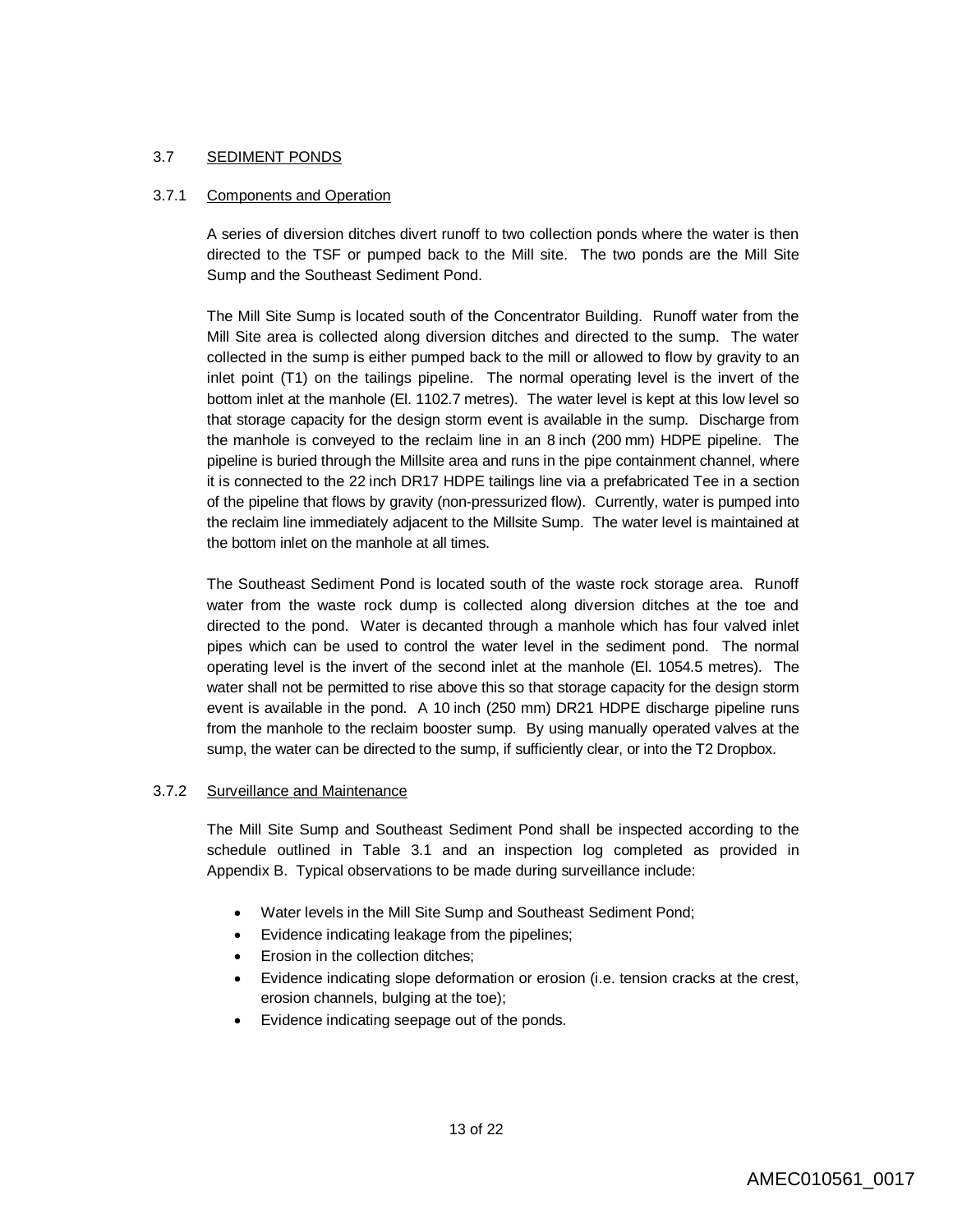The sediment ponds do not require regular maintenance; however, specific maintenance items may be identified during regular surveillance of the ponds.

Table 3.2 outlines additional observations that will need to be documented after any unusual event.

#### 3.8 SEEPAGE COLLECTION PONDS

#### 3.8.1 Components and Operation

The Main and Perimeter Seepage Collection Ponds are located at the downstream toe of the Main and Perimeter Embankments respectively. The ponds collect drainage water from the toe and foundation embankment drains as well as from local runoff.

A corrugated steel pipe connects each pond to a seepage recycle sump where recycle pumps are located. The pumps will recycle the seepage water back into the TSF through 6" diameter HDPE pipes that extend over the embankment crest. Level sensors in the seepage recycle sump controls the pumping frequency.

The seepage collection ponds and recycle pumps generally operate without requiring any external adjustments. However, the following special circumstances require adjustments to the operating procedures:

- During spring freshet, the pumps may not be able to keep up with the high inflows. All diversion ditches that feed the ponds may need to be directed away. Also, if water quality and permits allow, discharge of water may be possible.
- Under freezing conditions, the pumps are operated on a timed pumping cycle based on site conditions to prevent the pipes from freezing. The pumps will turn on and off based on the cycle time rather than water level. Once the temperatures return to normal the pumps can operate under normal conditions.

#### 3.8.2 Surveillance and Maintenance

The seepage collection ponds and recycle pumps shall be inspected according to the schedule outlined in Table 3.1 and an inspection log completed as provided in Appendix B. Typical observations to be made during surveillance is as follows:

- Water levels in both collection ponds;
- Pumpback flow rates from both pumps;
- Evidence indicating seepage from the collection ponds;
- Evidence indicating erosion or instability on the slopes of the ponds
- The overflow culverts and pipelines between the monitoring sumps and recycle sumps are free of any obstructions;
- Ensure that the discharge end of the seepage recycle pipeline isn't submerged in tailings.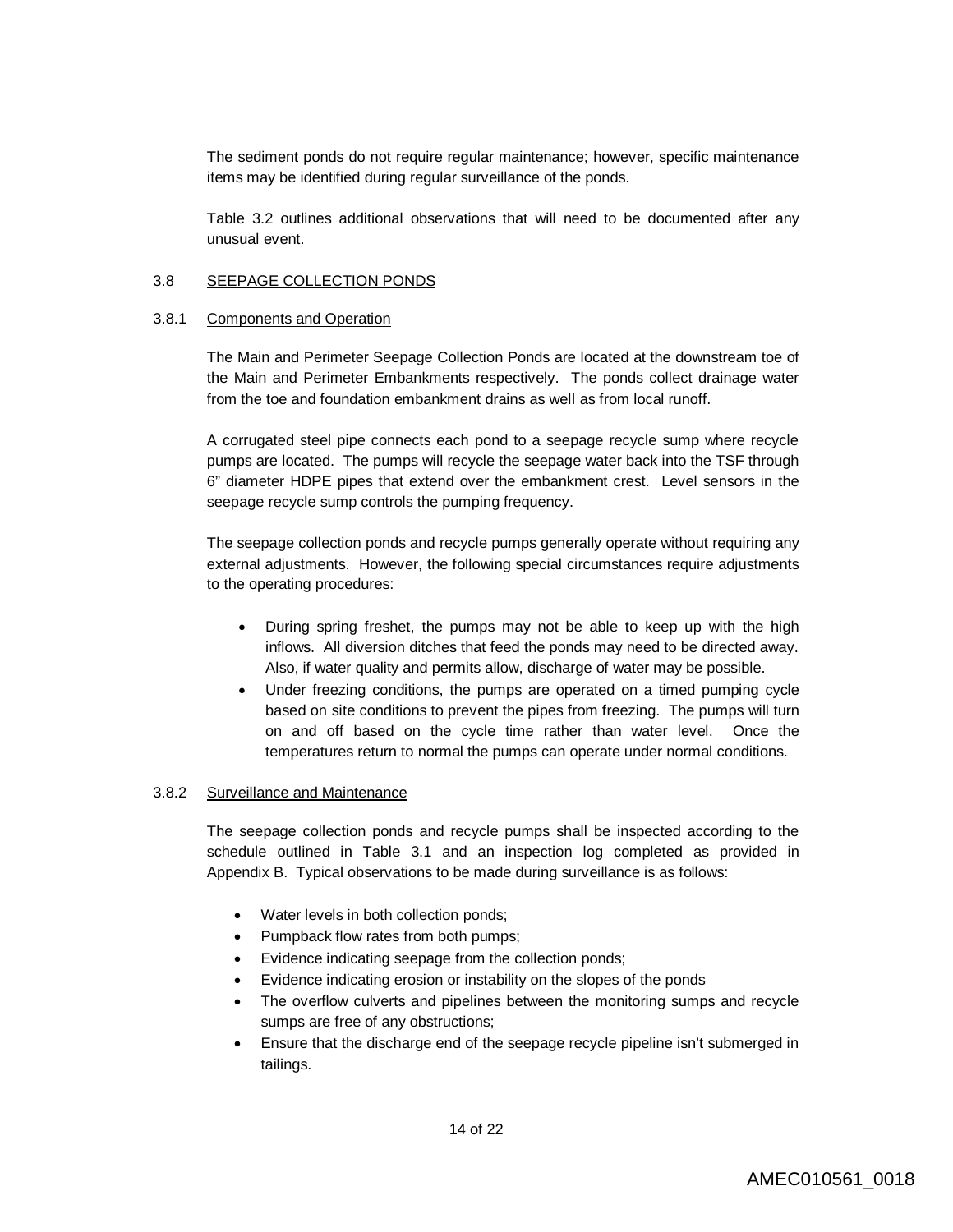Additional observations will also be required under special circumstances as follows:

- Monitor the pumping from the ponds during freezing conditions to ensure that the pumping cycle is adequate at keeping the pipes from freezing and in keeping the pond level constant;
- Monitor the water quality in the ponds during spring freshet to ensure that the seepage water from the TSF is at acceptable levels if water permits allow for discharge.

Table 3.2 lists additional events and circumstances that will require increased observations and documentation.

#### 3.9 INSTRUMENTATION

### 3.9.1 Components and Location

The tailings embankment and associated facilities were installed with various instrumentation to assist in monitoring the facility. The various components are as follows:

- Vibrating Wire Piezometers;
- Slope Inclinometers;
- Survey and Surface Movement Monuments;
- Groundwater Monitoring Wells.

The locations of the piezometers, slope inclinometers, and survey monuments are shown on the drawings located in Appendix D.

The piezometers measure the pore pressures in the foundation soils, embankment foundation drains and embankment fill. They are connected to instrumentation readout panels located on the crest of the embankments and read using a piezometer readout box. A summary of the existing vibrating wire piezometers is presented on Table 3.3 with trigger levels, which if exceeded, will require investigation and possible contingency or remedial actions. Data may be entered on the piezometer data sheet included in Appendix C. A summary of the piezometer data will be sent to Knight Piésold according to the schedule outlined on Table 3.1

Two slope inclinometers were installed at the toe of the Main Embankment in order to measure potential deformation of the embankment materials. Operational procedures for operation of the inclinometer probe and data reduction are provided in the manufacturer's instruction book. Readings are carried out manually and displacements are calculated using software from RST and spreadsheets set up by MPMC. The spreadsheets are updated on site and summaries will be sent to Knight Piésold regularly. A summary of the existing slope inclinometers is presented on Table 3.4 with trigger levels, which if exceeded, will require investigation and possible contingency or remedial actions.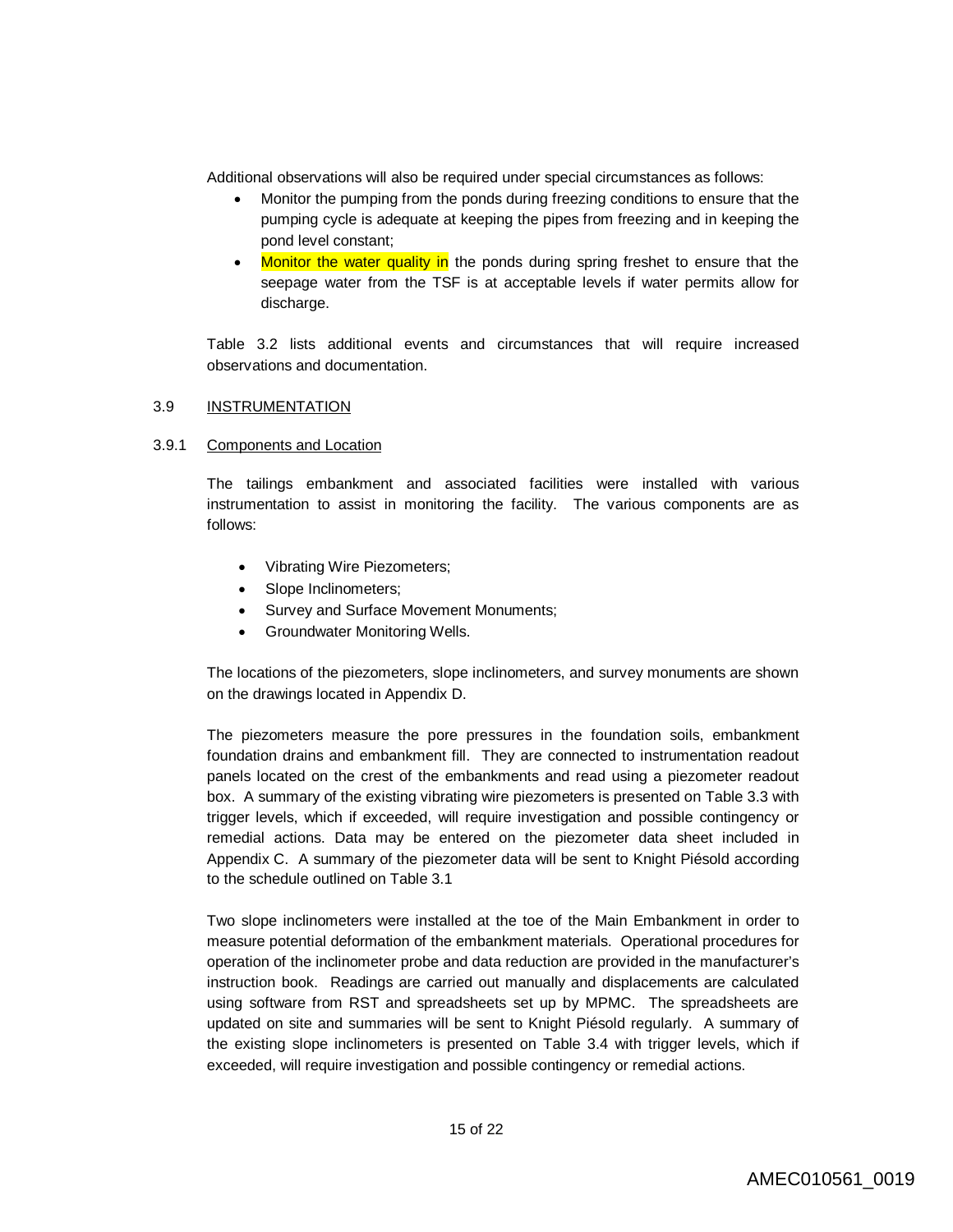Survey and surface movement monuments (to be installed) will be used to measure the vertical and lateral movement of the earthfill dams. Data is entered on the survey data sheet included in Appendix C. Trigger levels and the required appropriate actions are summarized on Table 3.5. A summary of the results will be sent to Knight Piésold according to the schedule outlined on Table 3.1.

Groundwater monitoring wells are located around the perimeter of the TSF. MPMC regularly measures the water levels and water quality from each well and submits the reports to the appropriate agencies. The location of the groundwater monitoring wells is shown on Figure 3.2.

#### 3.9.2 Surveillance and Maintenance

All instrumentation components must be read regularly. The monitoring frequency for each is outlined on the schedule in Table 3.1. Data may be entered on the appropriate sheets included in Appendix C.

Data must be collected, plotted and reported according to the schedule outlined in Table 3.1. The design engineer must be notified of any anomalous trends. Additional readings and inspections as outlined in Table 3.2 will also be required after any unusual event or observation.

Generally, the instruments do not require regular maintenance but may require occasional maintenance as follows:

- The piezometer wires may need to be cut and re-attached if the readout box is unable to acquire any data;
- Piezometer wires that are exposed may become corroded and may need to be trimmed until a fresh surface is exposed to allow readings to be taken;
- Cover survey points with 20 litre buckets to keep snow off in the winter months;
- Protect surface movement monuments with used tires. These monuments need to be re-established and protected again after construction of a new embankment lift.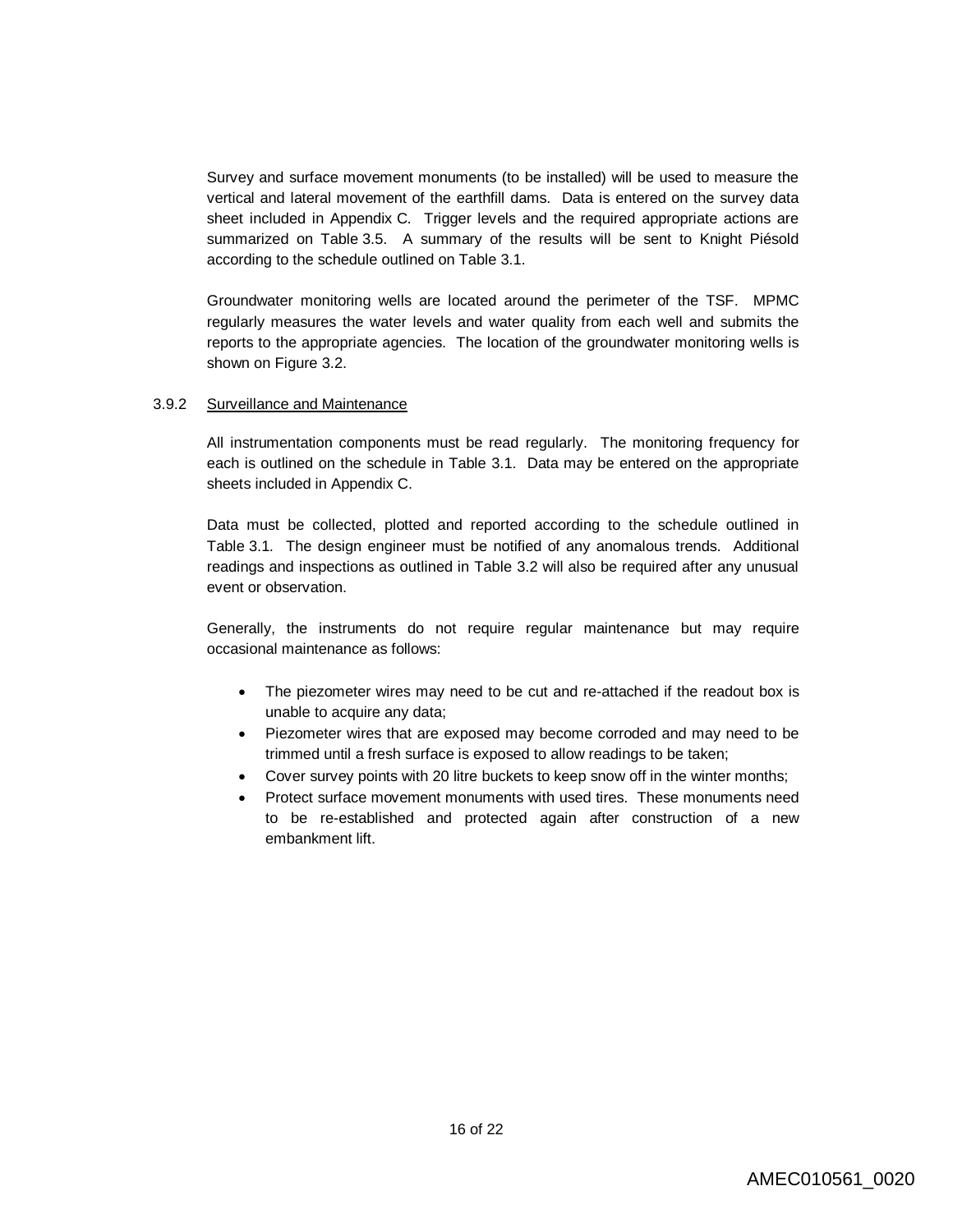#### **SECTION 4.0 - SAFETY INSPECTIONS AND REVIEWS**

### 4.1 ANNUAL INSPECTIONS

Annual Inspections of the tailings impoundment and associated facilities are required to evaluate the current and past performance of the facility and to observe potential deficiencies in its condition, performance and/or operation. The Environmental Superintendent is responsible for arranging the inspections. This level of dam safety evaluation should be based on detailed observations made by the Design Engineer on site and the relevant information on the TSF operations collected by site personnel. Additional reviews may be required also as a follow up to the report of an unusual event or observation.

The Environmental Superintendent should accompany the Design Engineer during the annual inspection. The Design Engineer will evaluate the safety of the TSF and incorporate a routine review of the following:

- The consequences classification of the dam;
- The operations and maintenance manual;
- The availability of all documents pertaining to dam safety on site;
- The site surveillance practice;
- Changes in relevant regulatory requirements since the last inspection.

The Design Engineer will issue an annual inspection report after completing the review. The report will include the following:

- Conclusions on the status of the TSF;
- Statements indicating completion of recommendations from previous inspections and reviews;
- New recommendations if necessary.

The Mill Superintendent and the Ministry of Energy and Mines should review each annual inspection report. Copies of the reports should be made available on site and are available in the office of the Design Engineer. The Mill Superintendent should prepare and execute an appropriate action plan to ensure that all recommendations made in the annual inspection report are followed. This action plan should be documented.

## 4.2 DAM SAFETY REVIEW

The principle objective of a Dam Safety review (DSR) is to ascertain that a dam has an adequate margin of safety, based on the current engineering practice and updated design input data. A DSR may also be carried out to address a specific problem.

A qualified engineer will be responsible for conducting each DSR at the Tailings Storage Facility. The engineer conducting the DSR must be qualified to conduct safety evaluations and be familiar with the designs and other site-specific conditions and requirements pertaining to operations of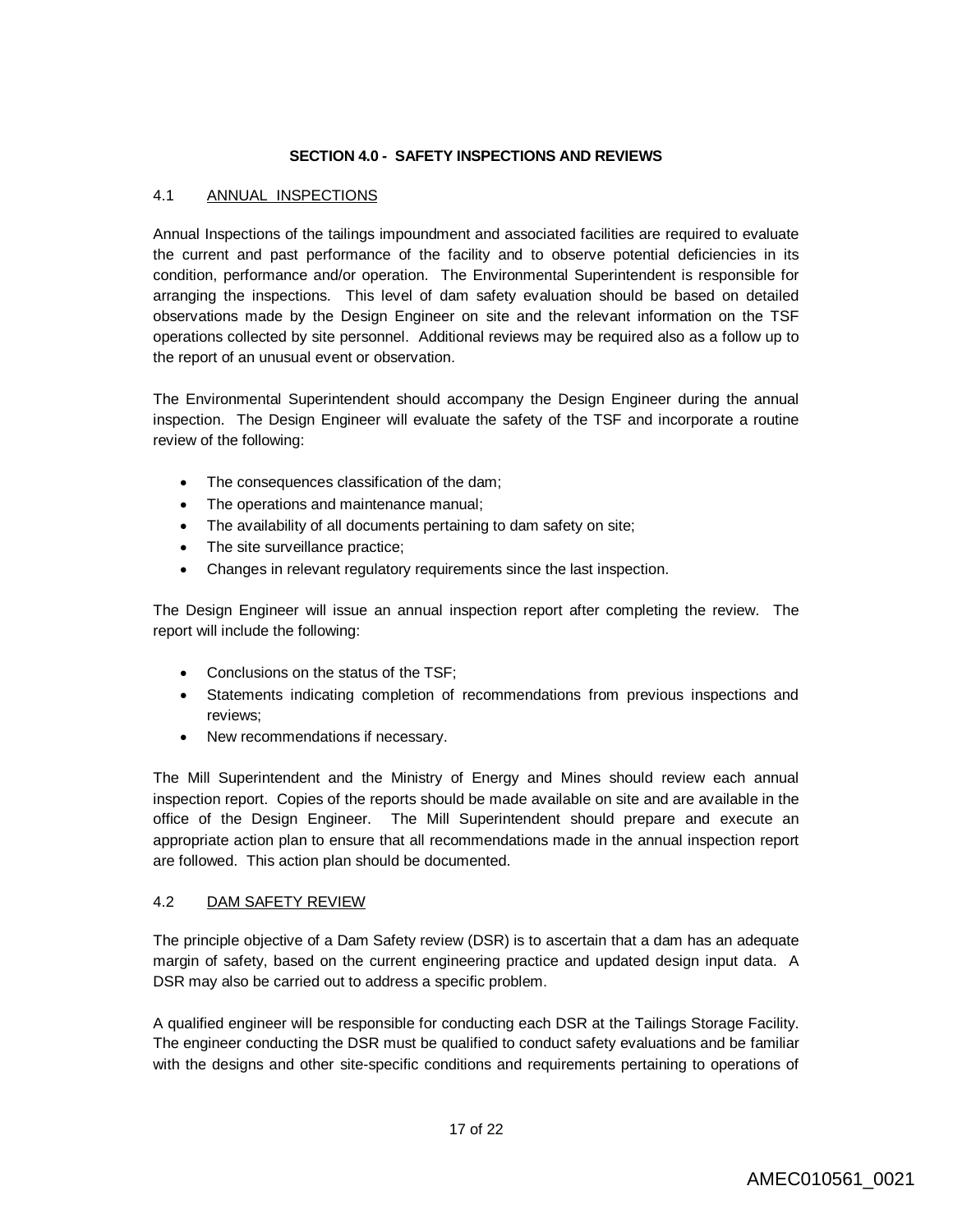the impoundment and associated facilities; but ideally should not have been involved in the design, construction or operation of the TSF.

Routine DSR's at the TSF will be carried out every 5 years but this scheduling requirement should be confirmed or revised at the time of each annual inspection. The next DSR for the TSF is scheduled for 2006.

A detailed scope of work for each DSR will be defined by the engineer prior to conducting the review, and be consistent with current engineering practice at the time it is conducted. Each DSR will evaluate the safety of the TSF and incorporate a detailed review of the following:

- The consequences classification of the dam;
- The adequacy of past annual inspection practice, the annual inspection recommendations, and their implementation;
- The Operation and Maintenance Manual;
- Timing for the next regular DSR.

Each DSR report should include conclusions and, if necessary, recommendations pertaining to the safety of the TSF. Copies of the DSR will be sent to the Environmental Superintendent and the Ministry of Energy and Mines for review. Similar to the annual inspection report, an action plan should be prepared by the Mill Superintendent to address the DSR recommendations. A copy of each report will be sent to the Ministry of Energy and Mines and will also be available at the site and at the office of the Design Engineer.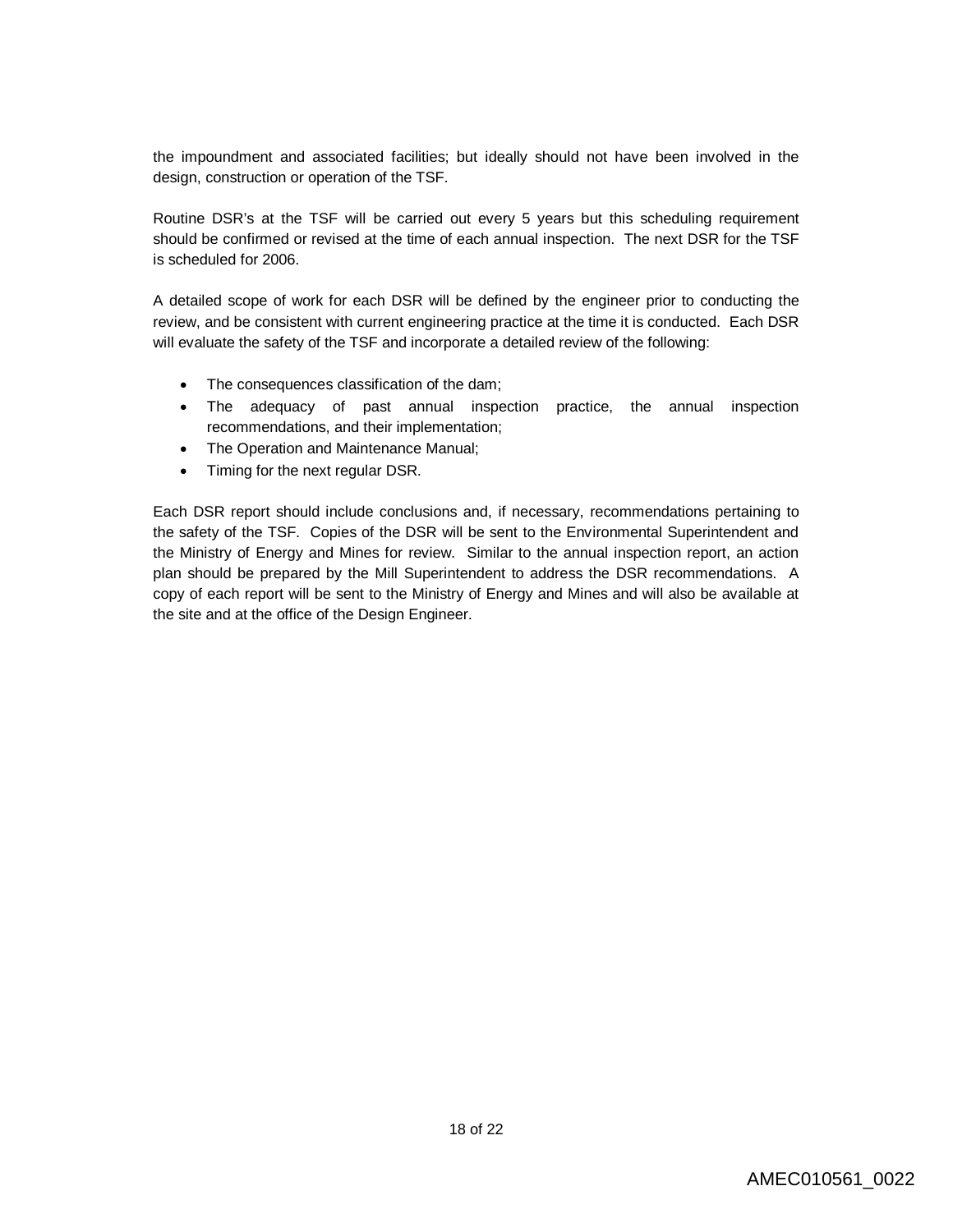### **SECTION 5.0 - EMERGENCY PREPAREDNESS AND RESPONSE PLANS**

### 5.1 GENERAL

This Emergency Preparedness and Response Plan will enable MPMC to identify emergency and hazardous conditions threatening the TSF, expedite effective response actions to prevent failure, and reduce loss of life and property damage should failure occur.

In the event that MPMC is unable to comply with any of the terms and conditions of the permit, due to any cause, MPMC will:

- 1) Immediately notify the Ministry of Energy and Mines of the failure to comply.
- 2) Immediately take action to stop, contain, and clean up unauthorized discharges or otherwise stop the non-compliance, correct the problem, and if applicable, repeat sampling and analysis of any non-compliance immediately.
- 3) Submit a detailed written report to the Ministry of Energy and Mines within thirty (30) days (five days for upsets and bypasses), unless requested earlier by the Ministry of Energy and Mines. The report will contain a description of the non-compliance, including exact dates and times, if the non-compliance has not been corrected, the anticipated time it is expected to continue; and the steps taken or planned to reduce, eliminate, and prevent reoccurrence of the non-compliance.

Copies of the Emergency Preparedness and Response Plan will be kept in the following locations:

- One (1) copy for Mount Polley Mining Corporation (Vancouver office),
- One (1) copy for the Environmental Superintendent's office.
- One (1) copy for the Office (near office radio and telephone).
- One (1) copy for the Operating Crew (Mill Shifter's Office),
- Three (3) copies for the Comptroller of Water Rights,
- One (1) copy for the Regional Water Manager (Williams Lake),
- Two (2) copies for the Director of the Provincial Emergency Program (P.E.P.),
- One (1) copy for the MOE, Dam Safety Engineer,
- One (1) copy for the MEM Geotechnical Manager,
- One (1) copy for the Design Engineer of Record.

#### 5.2 WARNING SIGNS

Three levels of emergency conditions (or warning signs) can be identified with respect to the site operations. These are defined as follows:

#### Level 1

Unusual conditions that do not yet represent a potential emergency, but do require prompt investigation and resolution.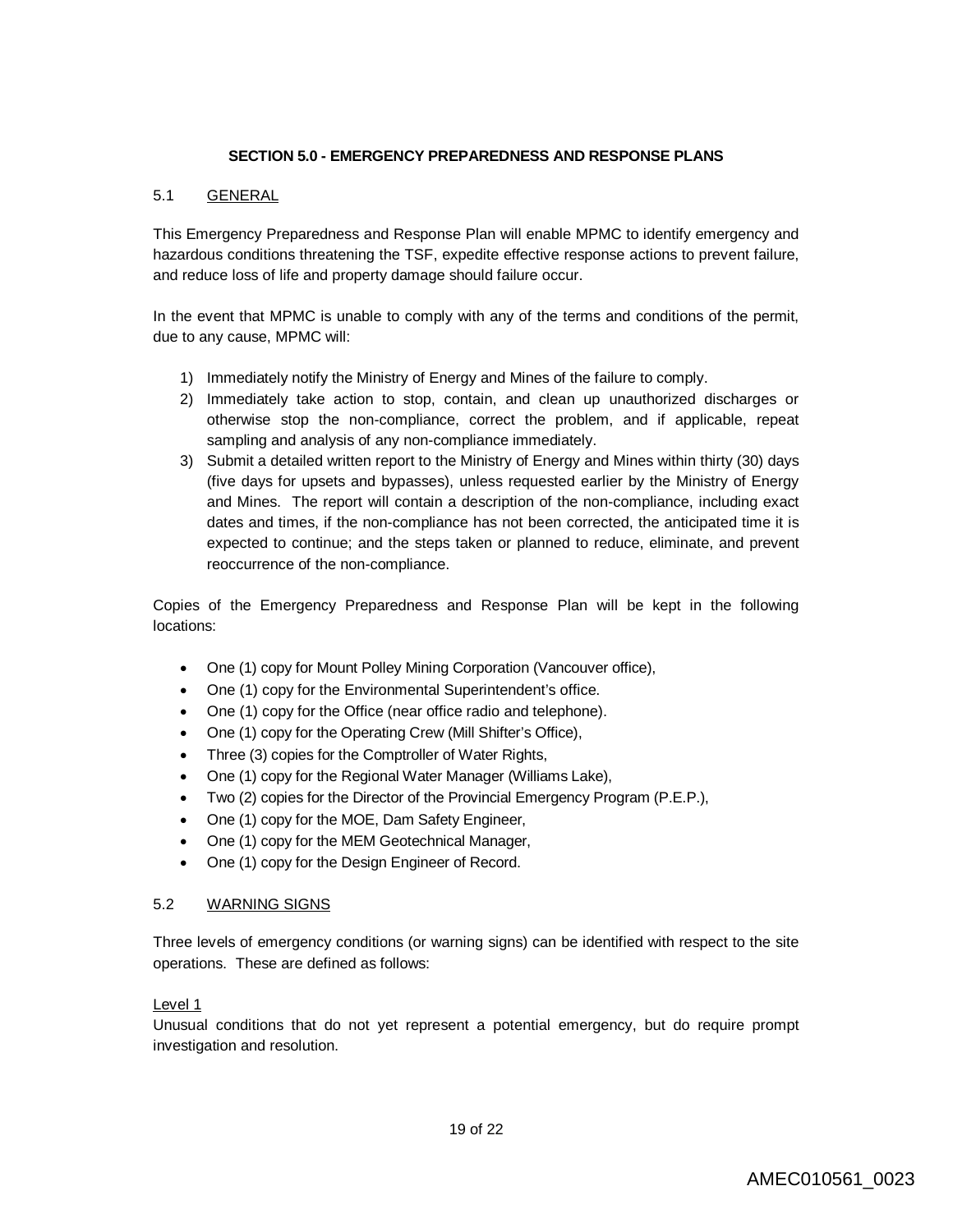## Level 2

Conditions that represent a potential emergency, if sustained or allowed to progress, but no emergency situation is imminent.

## Level 3

An emergency defined by either failure of a significant component of the TSF and/or associated facility or a significant failure of the performance of a component of the TSF. Such failure may have already occurred, or be imminent.

Typical situations that would be classified under the three levels of emergency conditions (Level 1, 2 or 3) and the actions to be taken, are outlined in Table 5.1 and described below:

### **Level 1 Situation**

The action in the event of a Level 1 Emergency Condition will typically involve an investigation, intensified monitoring, inspecting and/or testing, and defining and implementing possible corrective measures.

Construction equipment will be available at the Mine and include, but not be limited to, an excavator, a grader, and a bulldozer. Material will be available both at the TSF and at the Mine for use in repairing or remediation of any damaged areas.

## **Level 2 Situation**

The first action in the event of a Level 2 Emergency Condition is to discuss and define an action plan, at the site, under the direction of the Mill Superintendent. After such a plan is prepared, it must be presented to the Mine Manager for approval. Construction equipment should be made available, if required, at short notice.

## **Level 3 Situation**

The first actions in the event of any Level 3 Emergency Condition are:

- Check that all persons who could possibly be affected are safe; and
- Initiate the appropriate chain of communications.

The person who initiated the communication should then stand-by at a safe location near the problem area and await further instructions or decisions. All those involved in emergency response, after first having communicated with the appropriate parties, should consider two types of actions as first steps in the emergency response, with respect to the protection of human life and health, environment and property:

- What can be done to prevent the situation from worsening?
- What can be done to reduce the consequences of the impending or actual failure?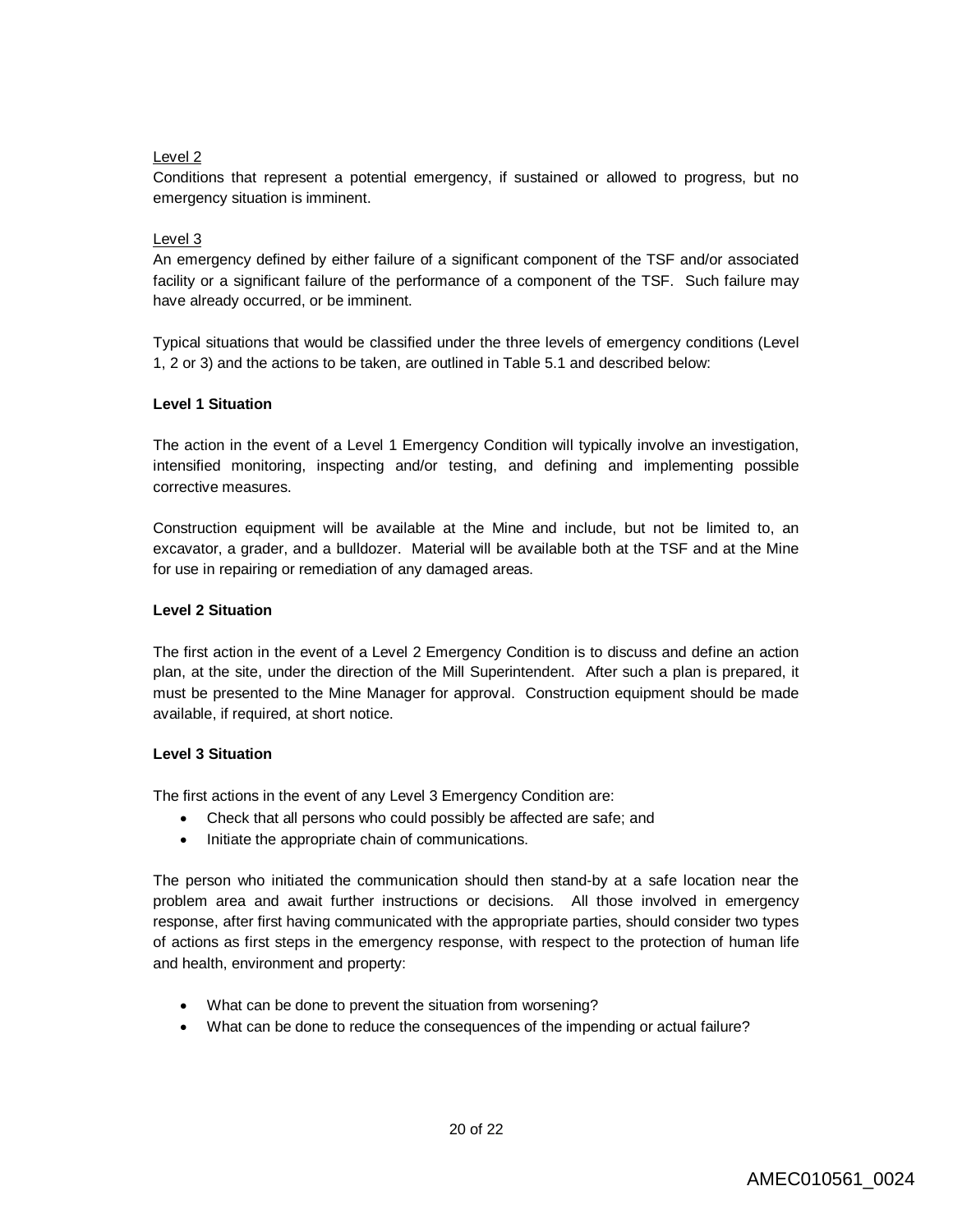Any such action must be presented to the Mine Manager who will decide on its implementation in consultation with the Ministry of Energy and Mines.

## 5.3 INCIDENT NOTIFICATION PROCEDURES

The following incident notification procedures are to be followed for all emergency conditions.

## **Level 1 and Level 2**

The notification procedures are as follows:

- The person first noticing a Level 1 or Level 2 Emergency Condition shall notify the Mill Superintendent and initiate corrective actions and intensified monitoring.
- The Mill Superintendent shall notify the Design Engineer as appropriate.

## **Level 3**

The notification procedure for a Level 3 Emergency Condition is as follows:

- The person noticing a Level 3 Emergency Condition shall notify the Mine Manager and Mill Superintendent and initiate corrective actions and/or intensified monitoring, as appropriate.
- The Mine Manager shall notify MPMC Public relations, MPMC Project director, and the Design Engineer.

In the event of an emergency situation that will result in an actual or potentially imminent dam failure, or release of untreated water, the Mine Manager shall also notify the Ministry of Energy and Mines.

Names and telephone numbers for the key contacts are given in Table 1.1